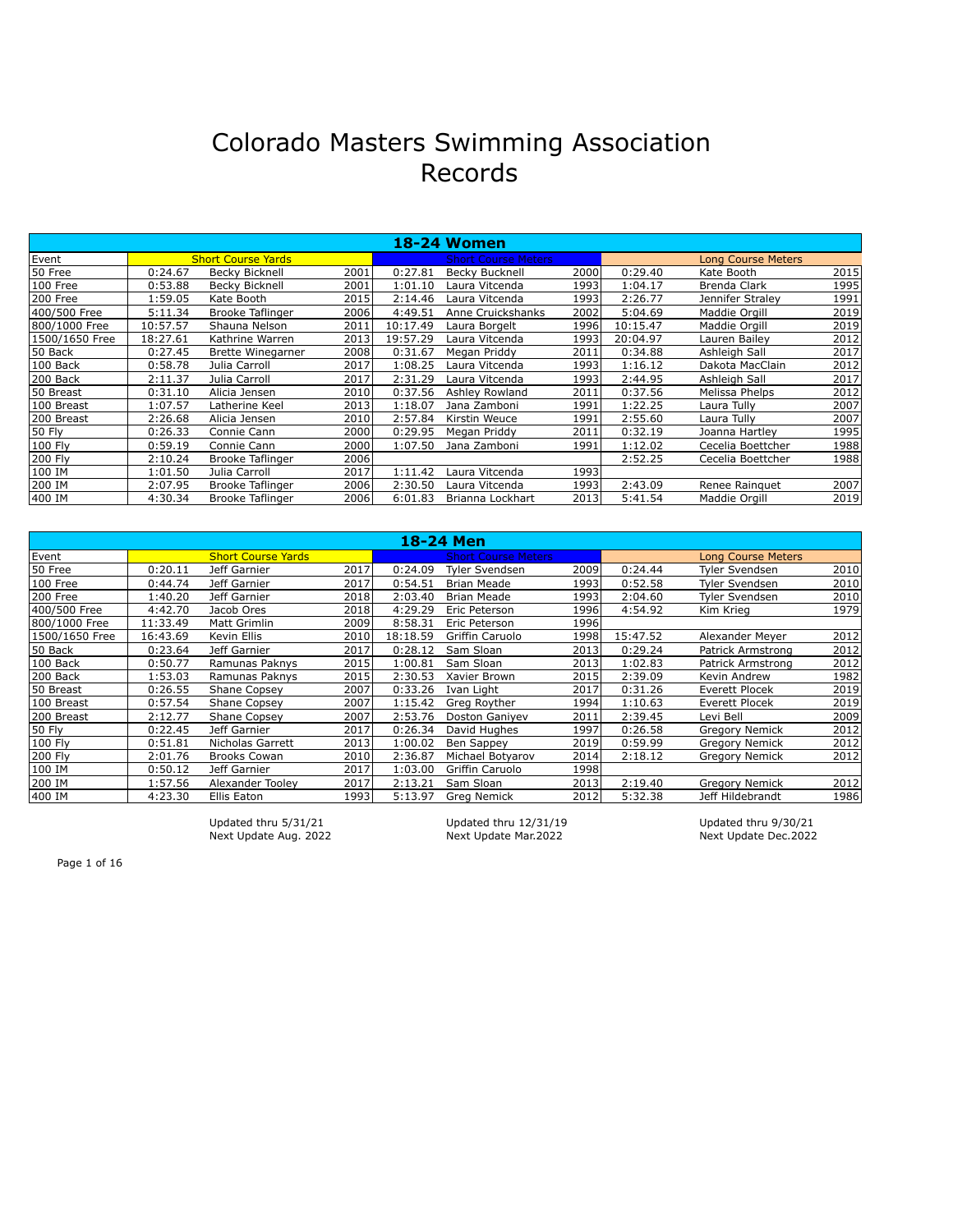|                |          |                           |       |          | <b>25-29 Women</b>         |      |          |                           |      |
|----------------|----------|---------------------------|-------|----------|----------------------------|------|----------|---------------------------|------|
| Event          |          | <b>Short Course Yards</b> |       |          | <b>Short Course Meters</b> |      |          | <b>Long Course Meters</b> |      |
| 50 Free        | 0:24.08  | Lyndsey Linke             | 2010  | 0:26.53  | <b>Becky Bicknell</b>      | 2002 | 0:28.12  | Lyndsey Linke             | 2006 |
| 100 Free       | 0:52.22  | Dana Dutcher              | 1993  | 1:02.80  | Becky Bicknell             | 2002 | 1:01.61  | Amy Knott                 | 1993 |
| 200 Free       | 1:54.82  | Brooke Taflinger          | 2008  | 2:13.18  | Karen Burton               | 1991 | 2:12.19  | Amy Knott                 | 1993 |
| 400/500 Free   | 5:10.90  | <b>Courtney Mills</b>     | 2007  | 4:36.81  | Karen Burton               | 1991 | 4:44.69  | Amy Knott                 | 1993 |
| 800/1000 Free  | 10:52.73 | Amy Xu                    | 2016l | 09:34.45 | Sara Holman                | 2015 | 9:51.23  | Sara Holman               | 2015 |
| 1500/1650 Free | 17:38.76 | Courtney Mills            | 2007  | 17:30.18 | Karen Burton               | 1991 | 19:05.46 | Michelle Mehnert          | 2017 |
| 50 Back        | 0:28.45  | Dana Dutcher              | 1993  | 0:33.31  | Shelle Botta               | 1993 | 0:33.57  | <b>Brittany Biggs</b>     | 2015 |
| 100 Back       | 1:00.98  | Dana Dutcher              | 1993  | 1:11.02  | Shelle Botta               | 1993 | 1:12.32  | Amy Knott                 | 1993 |
| 200 Back       | 2:15.27  | Anna Ray                  | 1993  | 2:37.55  | Sara Holman                | 2015 | 2:43.27  | Sara Holman               | 2014 |
| 50 Breast      | 0:31.42  | Regina Riggle             | 2018l | 0:36.41  | Trish Powell               | 1991 | 0:39.69  | Storrie Paknys            | 2019 |
| 100 Breast     | 1:08.28  | Sheila Arredondo          | 1994  | 1:18.11  | <b>Trish Powell</b>        | 1991 | 1:26.72  | Susan Bier                | 1990 |
| 200 Breast     | 2:23.27  | Brooke Taflinger          | 2008  | 2:56.05  | Ellen Atkinson             | 1990 | 3:13.17  | Chelsea Gibbons           | 2009 |
| <b>50 Fly</b>  | 0:25.49  | Lyndsey Linke             | 2007  | 0:30.54  | Dana Dutcher               | 1993 | 0:28.98  | Lyndsey Linke             | 2006 |
| 100 Fly        | 0:58.03  | Lvndsev Linke             | 2007  | 1:10.36  | <b>Trish Powell</b>        | 1991 | 1:07.09  | Lyndsey Linke             | 2006 |
| 200 Fly        | 2:15.36  | <b>Tiffany Forbes</b>     | 1996  | 2:28.67  | Karen Burton               | 1991 | 2:55.93  | Sarah Walker              | 2013 |
| 100 IM         | 0:58.79  | Brooke Taflinger          | 2008  | 1:08.26  | Dana Dutcher               | 1993 |          |                           |      |
| 200 IM         | 2:07.15  | <b>Brooke Taflinger</b>   | 2008  | 2:30.49  | Karen Burton               | 1991 | 2:42.87  | Amy Xu                    | 2016 |
| 400 IM         | 4:28.57  | <b>Brooke Taflinger</b>   | 2008  | 5:18.02  | Karen Burton               | 1991 | 5:50.27  | Amy Xu                    | 2016 |

|                |          |                           |      |          | 25-29 Men                  |      |          |                           |      |
|----------------|----------|---------------------------|------|----------|----------------------------|------|----------|---------------------------|------|
| Event          |          | <b>Short Course Yards</b> |      |          | <b>Short Course Meters</b> |      |          | <b>Long Course Meters</b> |      |
| 50 Free        | 0:20.30  | Jeff Garnier              | 2019 | 0:23.83  | Jacob Grosser              | 2015 | 0:24.02  | Brian Anderson            | 2016 |
| 100 Free       | 0:44.61  | Jeff Garnier              | 2019 | 0:53.32  | Jacob Grosser              | 2015 | 0:53.92  | Stephen Schmuhl           | 2019 |
| l200 Free      | 1:38.70  | Jeff Garnier              | 2019 | 2:00.09  | Alon Mandel                | 2015 | 2:07.20  | <b>Bruce Fisher</b>       | 1976 |
| 400/500 Free   | 4:51.79  | Leo French                | 1976 | 4:20.94  | Alon Mandel                | 2015 | 4:34.30  | <b>Bruce Fisher</b>       | 1976 |
| 1800/1000 Free | 10:18.61 | Jay O'Connor              | 1996 | 9:12.89  | Alon Mandel                | 2015 | 9:57.01  | David Smith               | 2014 |
| 1500/1650 Free | 16:55.26 | Alon Mandel               | 2015 | 17:19.72 | Alon Mandel                | 2015 | 18:08.69 | <b>Bruce Fisher</b>       | 1976 |
| 50 Back        | 0:22.68  | Alon Mandel               | 2015 | 0:25.82  | Alon Mandel                | 2014 | 0:27.84  | Jeff Commings             | 2003 |
| 100 Back       | 0:49.49  | Alon Mandel               | 2015 | 0:56.85  | Jeff Commings              | 2003 | 0:59.86  | Jeff Commings             | 2003 |
| 200 Back       | 1:50.17  | Ramunas Paknys            | 2017 | 2:07.14  | Ramunas Paknys             | 2017 | 2:15.50  | Ramunas Paknys            | 2019 |
| 50 Breast      | 0:25.80  | Jeff Commings             | 2003 | 0:28.60  | Jeff Commings              | 2003 | 0:29.52  | Jeff Commings             | 2003 |
| 100 Breast     | 0:55.99  | Jeff Commings             | 2003 | 1:02.83  | Jeff Commings              | 2003 | 1:05.80  | Jeff Commings             | 2003 |
| 200 Breast     | 2:06.17  | Ellis Eaton               | 1995 | 2:26.13  | Matthew Lang               | 2009 | 2:44.72  | Ellis Eaton               | 1995 |
| 50 Fly         | 0:22.09  | Brendan M Coyne           | 2006 | 0:25.22  | Alon Mandel                | 2014 | 0:26.22  | Jacob Grosser             | 2015 |
| 100 Fly        | 0:49.40  | Jacob Grosser             | 2017 | 0:55.71  | Stephen Schmuhl            | 2019 | 0:58.93  | Jacob Grosser             | 2015 |
| 200 Fly        | 1:55.00  | Jacob Grosser             | 2016 | 2:15.53  | Jon Christianson           | 2008 | 2:20.85  | Jon Christianson          | 2010 |
| 100 IM         | 0:50.72  | Alon Mandel               | 2015 | 0:56.65  | Jeff Commings              | 2003 |          |                           |      |
| 200 IM         | 1:51.97  | Jeff Garnier              | 2019 | 2:07.07  | Jeff Commings              | 2003 | 2:16.59  | Jeff Commings             | 2003 |
| 1400 IM        | 4:18.81  | Jeff Gullett              | 2012 | 5:10.56  | David Smith                | 2016 | 5:10.76  | Jay O'Connor              | 1995 |

Updated thru 5/31/21 Updated thru 12/31/19 Updated thru 9/30/21 Next Update Aug. 2022 Next Update Mar.2022 Next Update Dec.2022

Page 2 of 16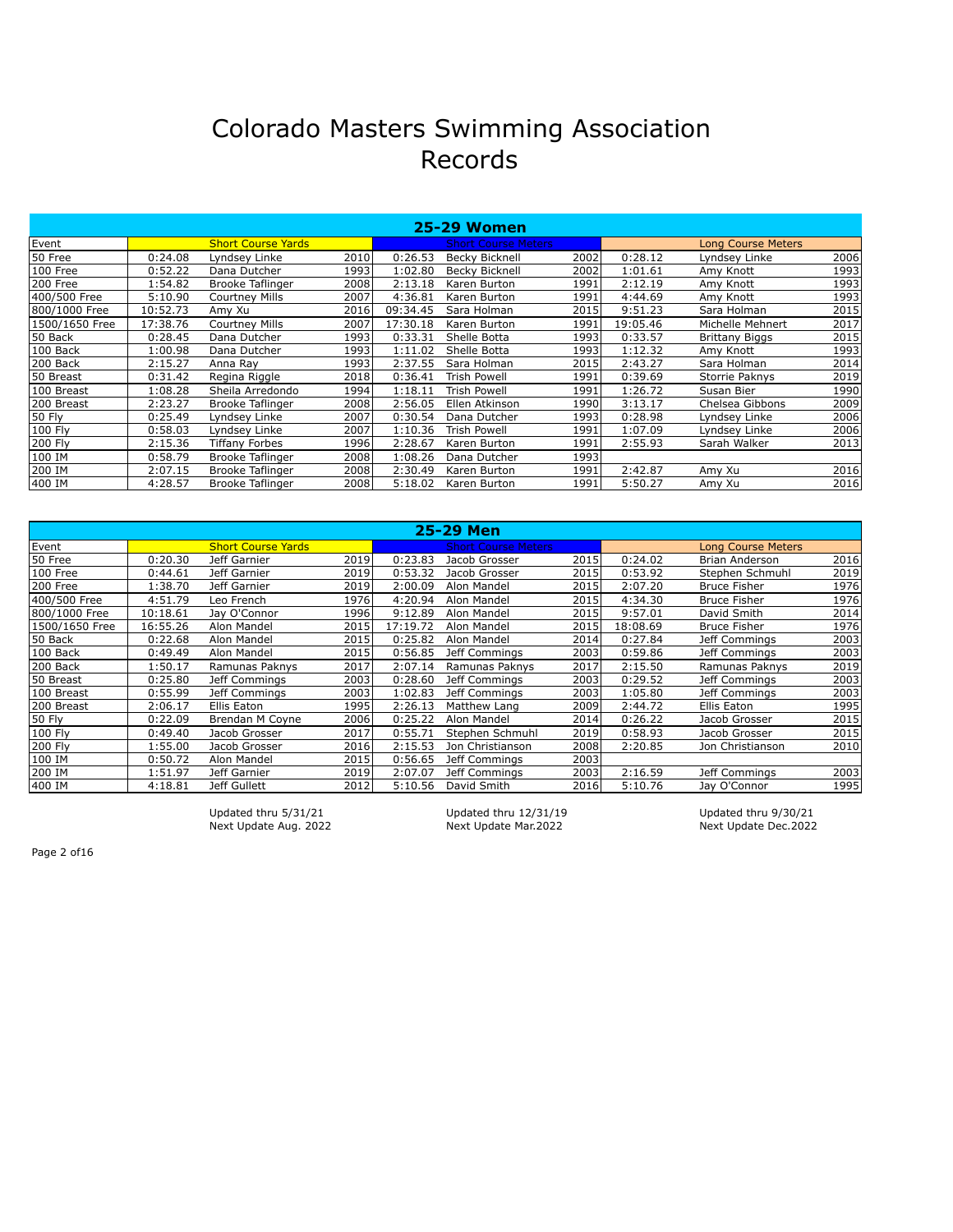|                |          |                           |      |          | <b>30-34 Women</b>         |      |          |                           |      |
|----------------|----------|---------------------------|------|----------|----------------------------|------|----------|---------------------------|------|
| Event          |          | <b>Short Course Yards</b> |      |          | <b>Short Course Meters</b> |      |          | <b>Long Course Meters</b> |      |
| 50 Free        | 0:23.86  | Anna Pettis-Scott         | 1994 | 0:26.46  | Anna Pettis-Scott          | 1993 | 0:27.69  | Lauren Bortnowski         | 2019 |
| 100 Free       | 0:52.11  | Anna Pettis-Scott         | 1993 | 1:02.43  | Cathy Bujorian             | 1990 | 1:01.43  | Laureen Welting           | 1999 |
| 200 Free       | 1:56.10  | C Gadd-Siegel             | 2003 | 2:12.35  | Karen Burton               | 1994 | 2:11.91  | Laureen Welting           | 1999 |
| 400/500 Free   | 5:05.53  | Karen Burton              | 1993 | 4:32.71  | Karen Burton               | 1994 | 4:35.81  | Karen Burton              | 1996 |
| 800/1000 Free  | 10:29.70 | Karen Burton              | 1995 | 9:38.29  | Sara Holman                | 2017 | 9:22.73  | Karen Burton              | 1996 |
| 1500/1650 Free | 17:07.52 | Karen Burton              | 1993 | 17:23.60 | Karen Burton               | 1994 | 17:38.70 | Karen Burton              | 1996 |
| 50 Back        | 0:26.79  | <b>BJ</b> Miller          | 2006 | 0:32.93  | Shelle Marsh               | 1998 | 0:33.65  | Kathy Barker              | 2011 |
| 100 Back       | 0:57.67  | Barbara Miller            | 2006 | 1:13.23  | Anna Ray                   | 1994 | 1:11.06  | Kathy Barker              | 2011 |
| 200 Back       | 2:09.56  | Sheri Hart                | 2006 | 2:28.69  | Karen Burton               | 1994 | 2:35.52  | Becca Hlad                | 2012 |
| 50 Breast      | 0:31.27  | Sheila Arrecondo          | 1995 | 0:37.30  | Jodi Lee                   | 2010 | 0:38.16  | Ellen Atkinson            | 1995 |
| 100 Breast     | 1:08.26  | Anna Heidinger            | 2016 | 1:21.86  | Kelly Seavall              | 2003 | 1:22.92  | Kristen Runyan            | 2010 |
| 200 Breast     | 2:29.99  | Jodi Lee                  | 2011 | 2:56.63  | Karen Burton               | 1994 | 3:03.56  | Ellen Atkinson            | 1995 |
| 50 Fly         | 0:25.60  | Lyndsey Linke             | 2010 | 0:30.83  | Lyndsey Linke              | 2010 | 0:30.90  | Rosie Sheppard            | 2001 |
| 100 Fly        | 0:58.04  | Lyndsey Linke             | 2010 | 1:10.21  | Tiffany Forbes             | 1999 | 1:12.88  | <b>Tiffany Forbes</b>     | 1999 |
| 200 Fly        | 2:11.78  | Karen Burton              | 1993 | 2:29.58  | Karen Burton               | 1994 | 2:29.14  | Laureen Welting           | 1999 |
| 100 IM         | 0:58.25  | Anna Heidinger            | 2017 | 1:11.41  | Cathy Drozda               | 1992 |          |                           |      |
| 200 IM         | 2:05.47  | Anna Heidinger            | 2017 | 2:29.59  | Michelle Cox               | 1997 | 2:37.77  | Laura McKeever            | 1998 |
| 400 IM         | 4:34.29  | Karen Burton              | 1993 | 5:09.81  | Karen Burton               | 1994 | 5:17.33  | Laureen Welting           | 1999 |

|                |          |                           |       |          | 30-34 Men                  |       |          |                           |      |
|----------------|----------|---------------------------|-------|----------|----------------------------|-------|----------|---------------------------|------|
| Event          |          | <b>Short Course Yards</b> |       |          | <b>Short Course Meters</b> |       |          | <b>Long Course Meters</b> |      |
| 50 Free        | 0:21.10  | John Smith                | 19931 | 0:23.62  | John Smith                 | 1993  | 0:24.93  | <b>Richard Hewson</b>     | 1990 |
| 100 Free       | 0:46.30  | John Smith                | 1993  | 0:54.35  | Jeffrey Gullett            | 2015  | 0:55.22  | Jeff Commings             | 2005 |
| 200 Free       | 1:44.17  | John Smith                | 1993  | 2:01.34  | Alex Girard                | 2013  | 2:03.94  | James Lillev              | 1993 |
| 400/500 Free   | 4:46.60  | Christopher Black         | 1996  | 4:22.26  | Alex Girard                | 2013  | 4:24.58  | Alex Girard               | 2013 |
| 800/1000 Free  | 10:03.88 | Christopher Black         | 2000  | 9:10.85  | Alex Girard                | 2013  | 9:18.39  | Alex Girard               | 2013 |
| 1500/1650 Free | 16:32.63 | Andrew Sappey             | 1993  | 17.36.87 | Alex Girard                | 2013  | 19:11.67 | John Batchelder           | 2015 |
| 50 Back        | 0:23.94  | Jeff Commings             | 2004  | 0:27.30  | Chris O'Sullivan           | 2009  | 0:28.20  | Jeff Commings             | 2004 |
| 100 Back       | 0:50.94  | Jeff Commings             | 2004l | 1:05.73  | Michael Cox                | 2008  | 0:59.21  | Jeff Commings             | 2004 |
| 200 Back       | 1:56.30  | Jeff Commings             | 2004  | 2:17.63  | Derek Shaw                 | 2016l | 2:20.59  | <b>Richard Pease</b>      | 1997 |
| 50 Breast      | 0:26.09  | Jeff Commings             | 2004  | 0:28.91  | Jeff Commings              | 2004  | 0:29.55  | Jeff Commings             | 2005 |
| 100 Breast     | 0:56.11  | Jeff Commings             | 2004l | 1:08.03  | John Hallman               | 1995  | 1:06.10  | Jeff Commings             | 2005 |
| 200 Breast     | 2:09.84  | Reuben Trinidad           | 2014  | 2:38.44  | David Gray                 | 1991  | 2:33.61  | <b>Emmanuel David</b>     | 2014 |
| 50 Fly         | 0:22.87  | Matthew S Eisenhuth       | 2005  | 0:26.24  | <b>Robert Paul-Smit</b>    | 1999  | 0:27.20  | David Hughes              | 2004 |
| 100 Fly        | 0:49.77  | <b>Bryce Elser</b>        | 2017  | 0:59.98  | Jeffrey Gullett            | 2016  | 0:58.19  | Richard Pease             | 1997 |
| 200 Fly        | 2:01.17  | <b>Brian Colvert</b>      | 2016l | 2:25.62  | John Batchelder            | 2014  | 2:28.92  | John Batchelder           | 2015 |
| 100 IM         | 0:51.55  | Jeff Commings             | 2004  | 0:57.68  | Jeff Commings              | 2004  |          |                           |      |
| 200 IM         | 1:53.03  | Jeff Comminas             | 2004l | 2:18.77  | Derek Shaw                 | 2016l | 2:15.27  | Jeff Commings             | 2005 |
| 400 IM         | 4:11.41  | Christopher Black         | 1996  | 4:50.85  | Chris Black                | 1996  | 4:57.29  | Richard Pease             | 1997 |

Next Update Aug. 2022

Updated thru 5/31/21 Updated thru 12/31/19 Updated thru 9/30/21<br>Next Update Aug. 2022 Next Update Mar.2022 Next Update Dec.2022

Page 3 of 16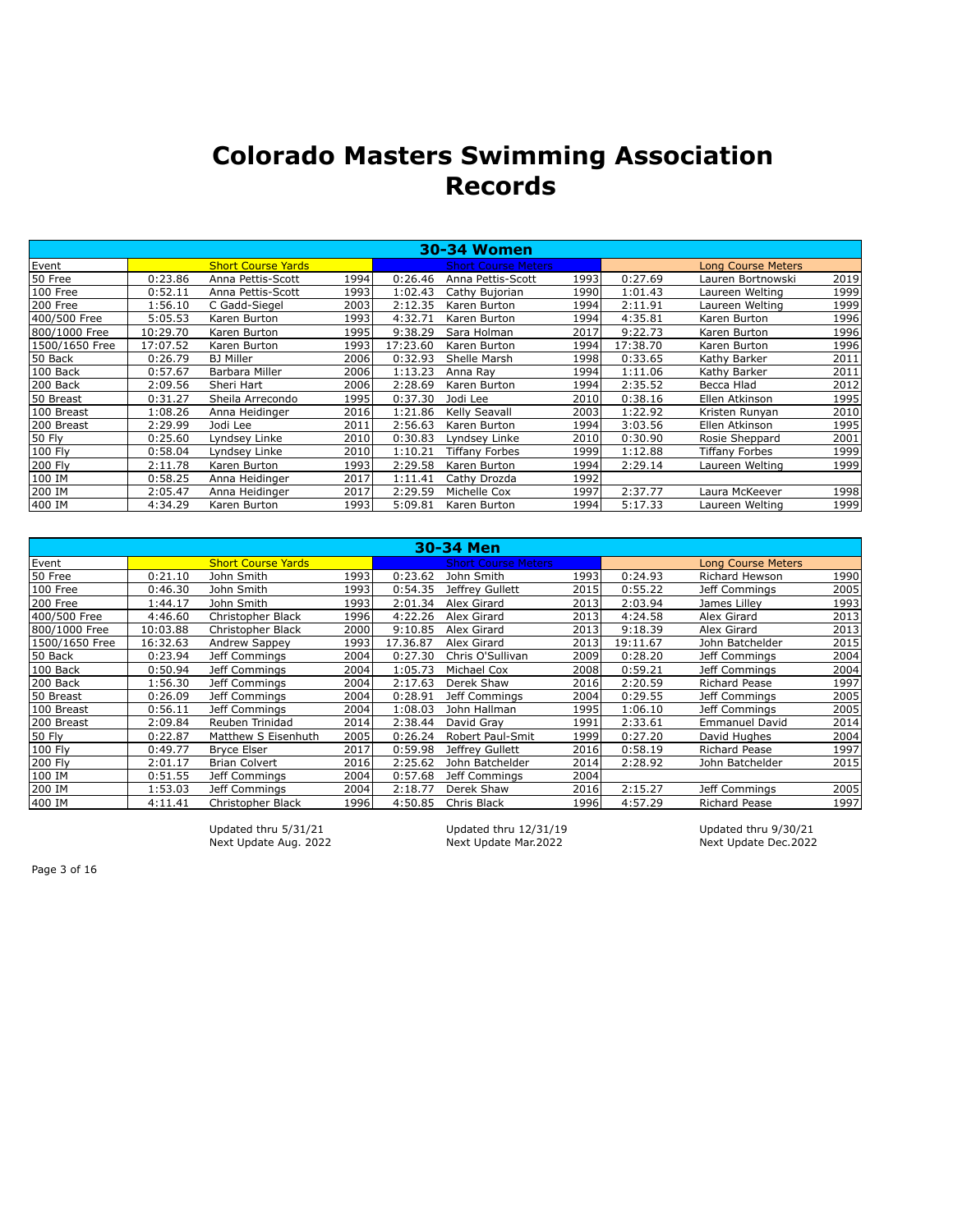|                |          |                           |      |          | 35-39 Women                |      |          |                           |      |
|----------------|----------|---------------------------|------|----------|----------------------------|------|----------|---------------------------|------|
| Event          |          | <b>Short Course Yards</b> |      |          | <b>Short Course Meters</b> |      |          | <b>Long Course Meters</b> |      |
| 50 Free        | 0:23.65  | Sheri Hart                | 2010 | 0:26.70  | Sheri Hart                 | 2008 | 0:27.65  | <b>Collette Sappey</b>    | 2002 |
| 100 Free       | 0:50.98  | Sheri Hart                | 2010 | 0:58.09  | Sheri Hart                 | 2008 | 1:03.26  | Tiffany Forbes            | 2004 |
| 200 Free       | 1:51.81  | Sheri Hart                | 2010 | 2:12.94  | Heather Hagadorn           | 2004 | 2:16.57  | Heather Hagadorn          | 2003 |
| 400/500 Free   | 5:04.63  | Karen Burton              | 1999 | 4:43.17  | Heather Hagadorn           | 2003 | 4:51.42  | Heather Hagadorn          | 2004 |
| 800/1000 Free  | 10:27.78 | Karen Burton              | 1999 | 9:46.94  | Heather Hagadorn           | 2004 | 9:52.43  | Heather Hagadorn          | 2003 |
| 1500/1650 Free | 17:29.64 | Karen Burton              | 1999 | 18:54.76 | Heather Hagadorn           | 2003 | 19:06.47 | Heather Hagadorn          | 2003 |
| 50 Back        | 0:25.97  | Sheri Hart                | 2010 | 0:29.50  | Sheri Hart                 | 2008 | 0:32.70  | Sheri Hart                | 2008 |
| 100 Back       | 0:56.14  | Sheri Hart                | 2010 | 1:02.44  | Sheri Hart                 | 2008 | 1:10.99  | Sheri Hart                | 2008 |
| 200 Back       | 2:05.80  | Sheri Hart                | 2006 | 2:28.86  | Laura Smith                | 2001 | 2:35.15  | Laura Smith               | 2001 |
| 50 Breast      | 0:29.94  | Susan Von Der Lippe       | 2005 | 0:37.56  | Jodi Lee                   | 2013 | 0:33.49  | Casey Keiber              | 2016 |
| 100 Breast     | 1:04.25  | Susan Von Der Lippe       | 2004 | 1:22.55  | Kelly Seavall              | 2005 | 1:15.11  | Susan Von Der Lippe       | 2004 |
| 200 Breast     | 2:19.84  | Susan Von Der Lippe       | 2004 | 3:13.78  | Tina Wood                  | 1987 | 2:53.05  | Jody Lee                  | 2014 |
| 50 Fly         | 0:25.54  | Susan Von Der Lippe       | 2003 | 0:28.58  | Sheri Hart                 | 2009 | 0:29.57  | Susan Von Der Lippe       | 2004 |
| 100 Fly        | 0:55.78  | Susan Von Der Lippe       | 2003 | 1:05.89  | Kathryn Potter             | 2001 | 1:11.19  | Tiffany Forbes            | 2004 |
| 200 Fly        | 2:03.48  | Susan Von Der Lippe       | 2005 | 3:00.25  | Rebacca Pyle               | 1995 | 3:09.75  | Jean Wood                 | 1982 |
| 100 IM         | 0:57.67  | Sheri Hart                | 2010 | 1:04.61  | Sheri Hart                 | 2009 |          |                           |      |
| 200 IM         | 2:05.53  | Susan Von Der Lippe       | 2005 | 2:37.48  | Laura Smith                | 2001 | 2:34.76  | Jody Lee                  | 2014 |
| 400 IM         | 4:39.83  | Karen Burton              | 1999 | 5:40.63  | Laura Smith                | 2002 | 5:34.71  | Jody Lee                  | 2014 |

|                 |          |                           |       |          | 35-39 Men                  |      |          |                           |      |
|-----------------|----------|---------------------------|-------|----------|----------------------------|------|----------|---------------------------|------|
| Event           |          | <b>Short Course Yards</b> |       |          | <b>Short Course Meters</b> |      |          | <b>Long Course Meters</b> |      |
| 50 Free         | 0:20.70  | Matt Eisenhuth            | 2010l | 0:24.49  | <b>Richard Hess</b>        | 1993 | 0:24.02  | James Lilley              | 1998 |
| 100 Free        | 0:46.22  | Matt Eisenhuth            | 2009  | 0:53.77  | Jim Lillev                 | 1999 | 0:54.66  | James Lilley              | 1998 |
| 200 Free        | 1:45.11  | James E Lilley            | 1998  | 1:59.57  | Jim Lillev                 | 1999 | 2:00.32  | James Lilley              | 1998 |
| 400/500 Free    | 4:47.04  | Craig Peterson            | 1995  | 4:20.81  | Craig Peterson             | 1995 | 4:17.56  | Kirk Anderson             | 1996 |
| 800/1000 Free   | 9:55.13  | Craig Peterson            | 1995  | 9:40.41  | Ed Melanson                | 1999 | 8:54.68  | Kirk Anderson             | 1996 |
| l1500/1650 Free | 16:51.35 | Howard Jay                | 1994  | 18:03.47 | Howard Jay                 | 1994 | 18:11.06 | <b>Richard Pease</b>      | 2002 |
| 50 Back         | 0:24.06  | Mehdi Addadi              | 2015  | 0:27.15  | Chris O'Sullivan           | 2013 | 0:29.25  | Chris O'Sullivan          | 2013 |
| 100 Back        | 0:51.95  | Mehdi Addadi              | 2015  | 0:59.82  | Chris O'Sullivan           | 2013 | 1:03.00  | James Lillev              | 1998 |
| 200 Back        | 1:59.83  | Craig Peterson            | 1995  | 2:18.21  | Craig Peterson             | 1995 | 2:35.44  | Michael Cox               | 2012 |
| 50 Breast       | 0:25.60  | Matt Eisenhuth            | 2010  | 0:30.32  | Aaron Bartleson            | 2008 | 0:30.79  | Matt Eisenhuth            | 2010 |
| 100 Breast      | 0:56.97  | Matt Eisenhuth            | 2009  | 1:07.33  | Aaron Bartleson            | 2008 | 1:09.37  | Matt Eisenhuth            | 2010 |
| 200 Breast      | 2:08.83  | Reuben Trinidad           | 2017  | 2:32.53  | <b>Emmanuel David</b>      | 2018 | 2:35.40  | Matt Eisenhuth            | 2010 |
| 50 Fly          | 0:22.72  | Matt Eisenhuth            | 2010  | 0:26.08  | Chris O'Sullivan           | 2013 | 0:26.69  | Matt Eisenhuth            | 2010 |
| 100 Fly         | 0:51.65  | Derek Robinson            | 2008  | 0:58.93  | <b>Richard Pease</b>       | 2003 | 0:58.84  | <b>Richard Pease</b>      | 2003 |
| 200 Fly         | 1:55.39  | <b>Richard Pease</b>      | 2003  | 2:23.35  | Dan Edwards                | 2012 | 2:11.48  | <b>Richard Pease</b>      | 2003 |
| 100 IM          | 0:52.05  | Matt Eisenhuth            | 2009  | 1:00.25  | Chris O'Sullivan           | 2013 |          |                           |      |
| 200 IM          | 2:01.13  | James E Lilley            | 1998  | 2:23.13  | <b>Emmanuel David</b>      | 2018 | 2:20.11  | Richard Pease             | 2003 |
| 400 IM          | 4:16.99  | Kevin Doherty             | 2013  | 4:52.40  | Richard Pease              | 2003 | 5:00.41  | Kevin Doherty             | 2012 |

Next Update Aug. 2022

Updated thru 5/31/21 Updated thru 12/31/19 Updated thru 9/30/21<br>Next Update Aug. 2022 Next Update Mar.2022 Next Update Dec.2022

Page 4 of 16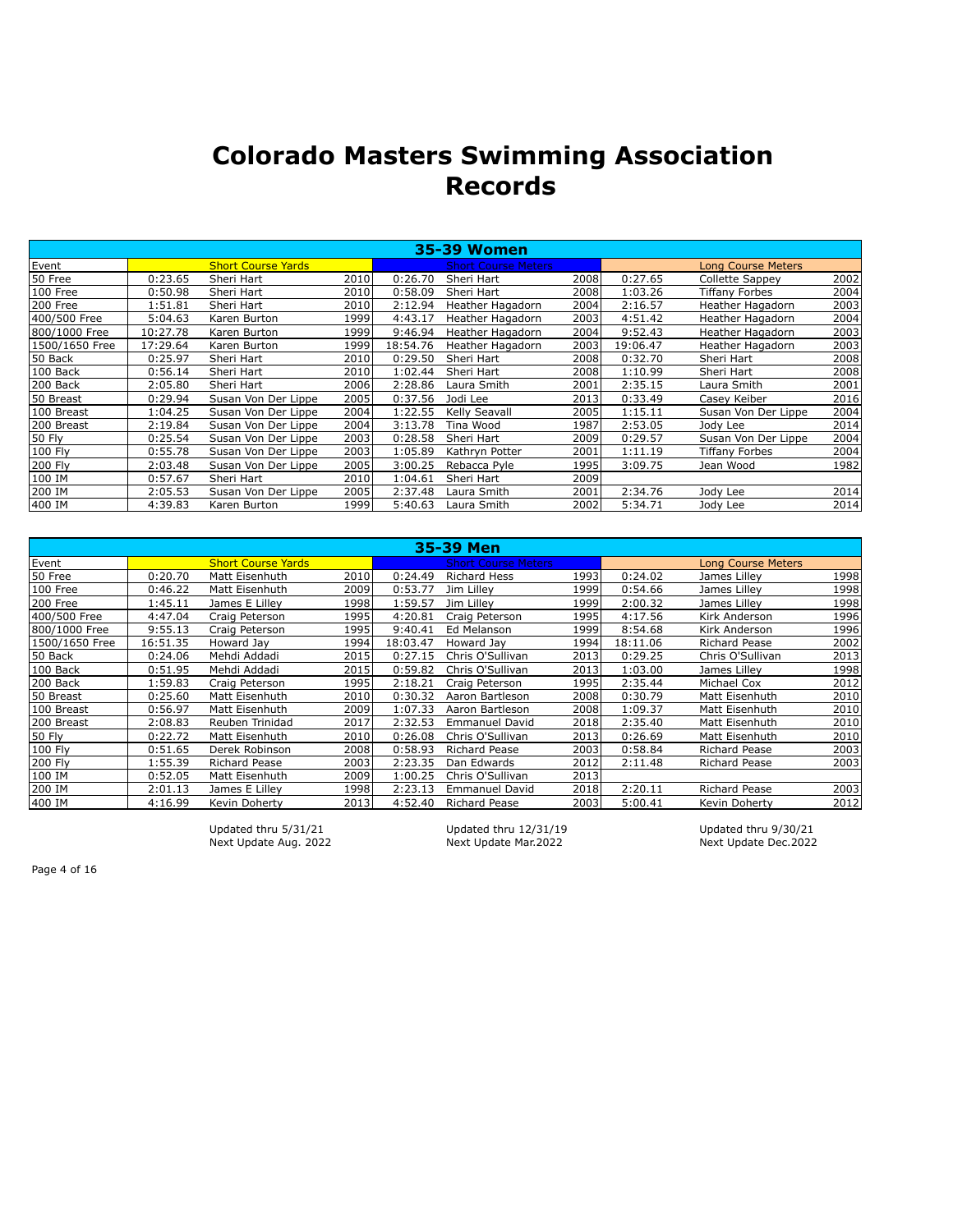|                |          |                           |      |          | 40-44 Women                |      |          |                           |      |
|----------------|----------|---------------------------|------|----------|----------------------------|------|----------|---------------------------|------|
| Event          |          | <b>Short Course Yards</b> |      |          | <b>Short Course Meters</b> |      |          | <b>Long Course Meters</b> |      |
| 50 Free        | 0:23.94  | Anna Pettis-Scott         | 2003 | 0:26.70  | Susan Von Der Lippe        | 2008 | 0:27.66  | Susan Von Der Lippe       | 2007 |
| 100 Free       | 0:51.99  | Katie Glenn               | 2018 | 0:57.55  | Susan Von Der Lippe        | 2008 | 1:00.40  | Susan Von Der Lippe       | 2009 |
|                |          |                           |      |          |                            |      |          | Katie Glenn               | 2017 |
| 200 Free       | 1:52.58  | Katie Glenn               | 2018 | 2:05.55  | Susan Von Der Lippe        | 2008 | 2:10.50  | Susan Von Der Lippe       | 2007 |
| 400/500 Free   | 5:04.37  | Susan Von Der Lippe       | 2009 | 4:30.34  | Katie Glenn                | 2017 | 4:38.18  | Katie Glenn               | 2017 |
| 800/1000 Free  | 11:11.65 | Heather Hagadorn          | 2005 | 10:29.19 | Heather Hagadorn           | 2009 | 10:20.14 | Susan Williams            | 2013 |
| 1500/1650 Free | 18:42.51 | Jennifer Shinn            | 2009 | 20:44.75 | Nicole Vanderpoel          | 2004 | 19:38.50 | Heather Hagadorn          | 2005 |
| 50 Back        | 0:29.25  | Susan Von Der Lippe       | 2008 | 0:33.48  | Collette Sappey            | 2007 | 0:34.15  | Susan Von Der Lippe       | 2009 |
| 100 Back       | 1:02.47  | Jennifer Stein            | 2004 | 1:13.87  | Collette Sappey            | 2008 | 1:15.62  | Laura Smith               | 2006 |
| 200 Back       | 2:18.19  | Laura Smith               | 2006 | 2:46.16  | Kelly Seavall              | 2011 | 2:38.04  | Laura Smith               | 2006 |
| 50 Breast      | 0:28.71  | Katie Glenn               | 2018 | 0:32.16  | Katie Glenn                | 2018 | 0:33.36  | Katie Glenn               | 2017 |
| 100 Breast     | 1:02.70  | Katie Glenn               | 2018 | 1:10.01  | Katie Glenn                | 2017 | 1:13.72  | Katie Glenn               | 2019 |
| 200 Breast     | 2:17.06  | Susan Von Der Lippe       | 2006 | 2:32.37  | Susan Von Der Lippe        | 2008 | 2:41.54  | Susan Von Der Lippe       | 2009 |
| <b>50 Fly</b>  | 0:25.14  | Susan Von Der Lippe       | 2009 | 0:28.21  | Susan Von Der Lippe        | 2005 | 0:28.52  | Susan Von Der Lippe       | 2009 |
| 100 Fly        | 0:54.83  | Susan Von Der Lippe       | 2009 | 1:01.70  | Susan Von Der Lippe        | 2009 | 1:03.36  | Susan Von Der Lippe       | 2009 |
| 200 Fly        | 2:03.13  | Susan Von Der Lippe       | 2008 | 2:21.07  | Susan Von Der Lippe        | 2005 | 2:26.78  | Susan Von Der Lippe       | 2009 |
| 100 IM         | 0:58.14  | Susan Von Der Lippe       | 2010 | 1:04.25  | Susan Von Der Lippe        | 2008 |          |                           |      |
| 200 IM         | 2:04.85  | Susan Von Der Lippe       | 2008 | 2:19.21  | Susan Von Der Lippe        | 2007 | 2:25.03  | Susan Von Der Lippe       | 2007 |
| 400 IM         | 4:28.43  | Susan Von Der Lippe       | 2008 | 5:57.83  | Erin Framke                | 2013 | 6:06.11  | Nicole Vanderpoel         | 2006 |

|                |          |                           |       |          | 40-44 Men                  |      |          |                           |      |
|----------------|----------|---------------------------|-------|----------|----------------------------|------|----------|---------------------------|------|
| Event          |          | <b>Short Course Yards</b> |       |          | <b>Short Course Meters</b> |      |          | <b>Long Course Meters</b> |      |
| 50 Free        | 0:20.95  | Paul Smith                | 2004  | 0:24.00  | Paul Smith                 | 2001 | 0:24.37  | Schuyler Smith            | 2008 |
| 100 Free       | 0:45.95  | Paul Smith                | 2004  | 0:52.44  | Paul Smith                 | 2001 | 0:54.14  | Schuyler Smith            | 2009 |
| 200 Free       | 1:43.05  | Paul Smith                | 2002  | 1:56.44  | Paul Smith                 | 2001 | 1:58.61  | Paul Smith                | 2001 |
| 400/500 Free   | 4:46.07  | Paul Smith                | 2001  | 4:23.17  | Kevin Doherty              | 2013 | 4:31.44  | Todd Bryan                | 1993 |
| 800/1000 Free  | 10:09.16 | Todd Bryan                | 1995  | 9:03.58  | Kevin Doherty              | 2013 | 9:16.82  | Howard Jay                | 1996 |
| 1500/1650 Free | 16:52.78 | Howard Jay                | 1996  | 18:54.96 | Peter Huisveld             | 1993 | 17:35.83 | Todd Bryan                | 1993 |
| 50 Back        | 0:24.09  | Mehdi Addadi              | 2019  | 0:28.42  | Paul Smith                 | 2002 | 0:29.33  | <b>Andrew Gill</b>        | 2010 |
| 100 Back       | 0:52.92  | Mehdi Addadi              | 2019  | 1:03.76  | Paul Smith                 | 2001 | 1:04.80  | Chuck Wolff               | 1992 |
| 200 Back       | 1:57.80  | Chris O'Sullivan          | 2019  | 2:20.27  | Richard Pease              | 2005 | 2:23.66  | Chuck Wolff               | 1992 |
| 50 Breast      | 0:27.26  | David Gray                | 1999  | 0:32.38  | David Gray                 | 1998 | 0:31.51  | David Grav                | 1998 |
| 100 Breast     | 1:00.39  | David Grav                | 2003  | 1:12.78  | Jared Walkenhorst          | 2015 | 1:11.56  | David Gray                | 1998 |
| 200 Breast     | 2:11.60  | David Gray                | 1999  | 2:28.06  | Kevin Doherty              | 2013 | 2:34.10  | Kevin Doherty             | 2016 |
| 50 Fly         | 0:22.87  | John Smith                | 2003  | 0:26.01  | Paul Smith                 | 2001 | 0:25.87  | Paul Smith                | 2000 |
| 100 Fly        | 0:50.26  | Paul Smith                | 2004l | 1:00.55  | Paul Smith                 | 2001 | 0:58.64  | Paul Smith                | 2000 |
| 200 Fly        | 2:02.56  | Howard Jav                | 1996l | 2:29.37  | Kevin Doherty              | 2016 | 2:20.59  | Howard Jay                | 1996 |
| 100 IM         | 0:52.59  | John Smith                | 2003  | 1:01.48  | Paul Smith                 | 2001 |          |                           |      |
| 200 IM         | 1:57.37  | Paul Smith                | 2004  | 2:12.73  | Kevin Doherty              | 2013 | 2:18.68  | Brian Tsuchiya            | 2007 |
| 400 IM         | 4:19.54  | Kevin Doherty             | 2015  | 4:40.79  | Kevin Doherty              | 2013 | 4:56.77  | Kevin Doherty             | 2016 |

Updated thru 5/31/21 Updated thru 12/31/19 Updated thru 9/30/21 Next Update Aug. 2022 Next Update Mar.2022 Next Update Dec.2022

Page 5 of 16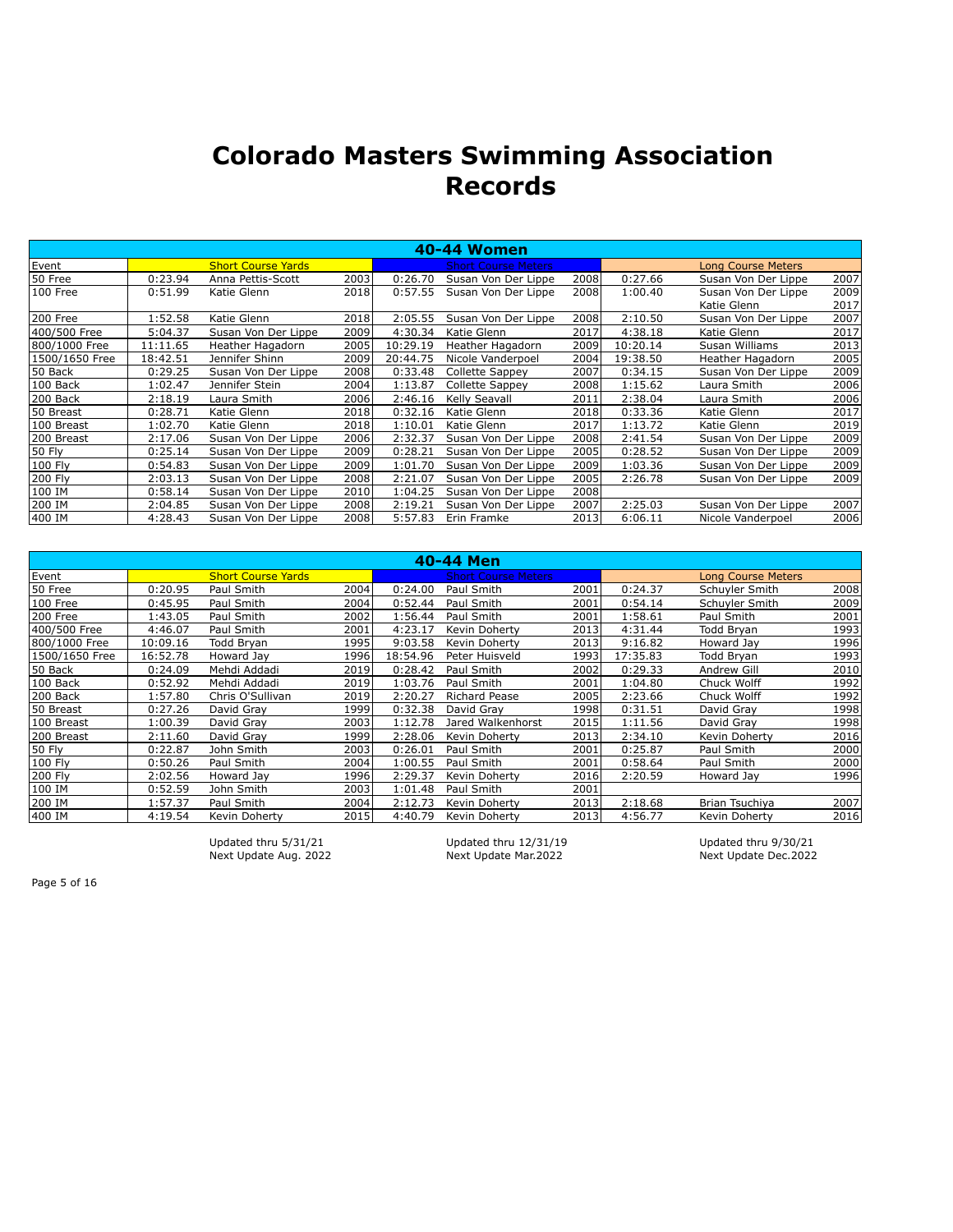|                |          |                           |      |          | 45-49 Women                |      |          |                           |      |
|----------------|----------|---------------------------|------|----------|----------------------------|------|----------|---------------------------|------|
| Event          |          | <b>Short Course Yards</b> |      |          | <b>Short Course Meters</b> |      |          | <b>Long Course Meters</b> |      |
| 50 Free        | 0:24.36  | Heather Wagner            | 2020 | 0:27.75  | Collette Sappey            | 2012 | 0:28.26  | Collette Sappey           | 2012 |
| 100 Free       | 0:53.77  | Heather Wagner            | 2019 | 1:03.83  | <b>Collette Sappey</b>     | 2012 | 1:01.92  | Kathy Garnier             | 2006 |
| 200 Free       | 1:57.82  | Heather Wagner            | 2019 | 2:20.03  | Collette Sappey            | 2012 | 2:16.46  | Elene Kay Jones           | 2008 |
| 400/500 Free   | 5:13.62  | Elene Jones               | 2009 | 5:08.34  | Kelly Seavall              | 2016 | 4:37.74  | Elene Kay Jones           | 2008 |
| 800/1000 Free  | 10:42.56 | Elene Jones               | 2009 | 10:47.69 | Julie Dussliere            | 2017 | 9:36.86  | Elene Kay Jones           | 2008 |
| 1500/1650 Free | 17:51.44 | Elene Jones               | 2009 | 20.24.18 | Julie Dussliere            | 2017 | 18:10.28 | Elene Kay Jones           | 2008 |
| 50 Back        | 0:29.46  | Collette Sappey           | 2010 | 0:32.99  | Collette Sappey            | 2012 | 0:33.65  | Collette Sappey           | 2013 |
| 100 Back       | 1:03.96  | Katie Walkenhorst         | 2019 | 1:13.59  | Collette Sappey            | 2011 | 1:14.48  | Collette Sappey           | 2013 |
| 200 Back       | 2:20.36  | Katie Walkenhorst         | 2019 | 2:46.53  | Shelle Freund              | 2013 | 2:48.07  | Collette Sappey           | 2012 |
| 50 Breast      | 0:30.19  | Susan Von Derr Lippe      | 2011 | 0:33.82  | Susan Von Der Lippe        | 2010 | 0:33.66  | Susan Von Der Lippe       | 2010 |
| 100 Breast     | 1:05.85  | Susan Von Derr Lippe      | 2011 | 1:13.30  | Susan Von Der Lippe        | 2010 | 1:14.41  | Susan Von Der Lippe       | 2010 |
| 200 Breast     | 2:22.76  | Susan Von Derr Lippe      | 2011 | 2:38.00  | Susan Von Der Lippe        | 2010 | 3:00.55  | Kim Crouch                | 2006 |
| 50 Fly         | 0:25.97  | Susan Von Derr Lippe      | 2011 | 0:28.72  | Susan Von Der Lippe        | 2010 | 0:29.12  | Susan Von Der Lippe       | 2010 |
| 100 Fly        | 0:56.97  | Susan Von Derr Lippe      | 2011 | 1:03.47  | Susan Von Der Lippe        | 2010 | 1:14.15  | Cheryl Olson              | 2006 |
| 200 Fly        | 2:10.48  | Susan Von Derr Lippe      | 2011 | 2:24.08  | Susan Von Der Lippe        | 2010 | 2:47.05  | Rebecca Friedlander       | 2013 |
| 100 IM         | 0:59.84  | Susan Von Derr Lippe      | 2011 | 1:06.58  | Susan Von Der Lippe        | 2010 |          |                           |      |
| 200 IM         | 2:18.48  | Kim Crouch                | 2007 | 2:33.50  | Kim Kroeger-Weeks          | 2014 | 2:43.92  | Kim Crouch                | 2006 |
| 400 IM         | 5:02.51  | <b>Bonnie Moss</b>        | 2019 | 6:04.08  | Julie Dussliere            | 2018 | 6:04.19  | Cheryl Olson              | 2006 |

|                |          |                           |       |          | 45-49 Men                  |      |          |                           |      |
|----------------|----------|---------------------------|-------|----------|----------------------------|------|----------|---------------------------|------|
| Event          |          | <b>Short Course Yards</b> |       |          | <b>Short Course Meters</b> |      |          | <b>Long Course Meters</b> |      |
| 50 Free        | 0:21.29  | Paul Smith                | 2006  | 0:24.44  | Paul Smith                 | 2004 | 0:24.92  | Paul Smith                | 2005 |
| 100 Free       | 0:47.47  | John Smith                | 2008  | 0:54.50  | Paul Smith                 | 2004 | 0:55.38  | Paul Smith                | 2005 |
| 200 Free       | 1:44.39  | Paul Smith                | 2006  | 1:57.99  | Paul Smith                 | 2004 | 2:01.48  | Paul Smith                | 2005 |
| 400/500 Free   | 4:47.85  | Kirk Anderson             | 2009  | 4:24.12  | Kevin Doherty              | 2019 | 4:27.48  | Craig Peterson            | 2006 |
| 800/1000 Free  | 9:54.65  | Kirk Anderson             | 2005  | 9:08.75  | Kevin Doherty              | 2019 | 9:10.46  | Craig Peterson            | 2006 |
| 1500/1650 Free | 16:37.23 | Kirk Anderson             | 2009  | 17:28.62 | Ed Melanson                | 2008 | 17:31.23 | Todd Bryan                | 1998 |
| 50 Back        | 0:25.06  | John Smith                | 2008  | 0:31.36  | John Hughes                | 2000 | 0:31.37  | <b>Bill Brackett</b>      | 2007 |
| 100 Back       | 0:56.88  | <b>Bill Brackett</b>      | 2006l | 1:05.40  | Paul Smith                 | 2004 | 1:01.73  | Steve Wood                | 2006 |
| 200 Back       | 2:02.33  | Craig R Peterson          | 2005  | 2:21.23  | Kevin Doherty              | 2019 | 2:22.93  | Craig Peterson            | 2006 |
| 50 Breast      | 0:28.59  | David Gray                | 2004  | 0:31.96  | Kevin Doherty              | 2019 | 0:32.89  | Greg Scott                | 2008 |
| 100 Breast     | 1:01.32  | David Gray                | 2004  | 1:08.78  | Kevin Doherty              | 2019 | 1:10.51  | Kevin Doherty             | 2018 |
| 200 Breast     | 2:14.64  | David Gray                | 2004  | 2:29.08  | Kevin Doherty              | 2019 | 2:33.26  | Kevin Doherty             | 2018 |
| 50 Fly         | 0:23.00  | Paul Smith                | 2006  | 0:26.29  | Paul Smith                 | 2004 | 0:25.94  | Paul Smith                | 2005 |
| 100 Fly        | 0:51.53  | Paul Smith                | 2005  | 1:01.85  | Kevin Doherty              | 2019 | 0:59.03  | Paul Smith                | 2005 |
| 200 Fly        | 2:06.55  | <b>Edward Melanson</b>    | 2008  | 2:16.49  | Kevin Doherty              | 2019 | 2:17.71  | James Densmore            | 2000 |
| 100 IM         | 0:54.10  | John Smith                | 2008  | 1:03.36  | Kevin Doherty              | 2019 |          |                           |      |
| 200 IM         | 1:58.92  | Paul Smith                | 2006  | 2:12.93  | Kevin Doherty              | 2019 | 2:18.63  | Kevin Doherty             | 2018 |
| 400 IM         | 4:23.85  | Kirk Anderson             | 2009  | 4:44.70  | Kevin Doherty              | 2019 | 4:57.70  | Kevin Doherty             | 2018 |

Next Update Aug. 2022

Updated thru 5/31/21 Updated thru 12/31/19 Updated thru 9/30/21<br>Next Update Aug. 2022 Next Update Mar.2022 Next Update Dec.2022

Page 6 of 16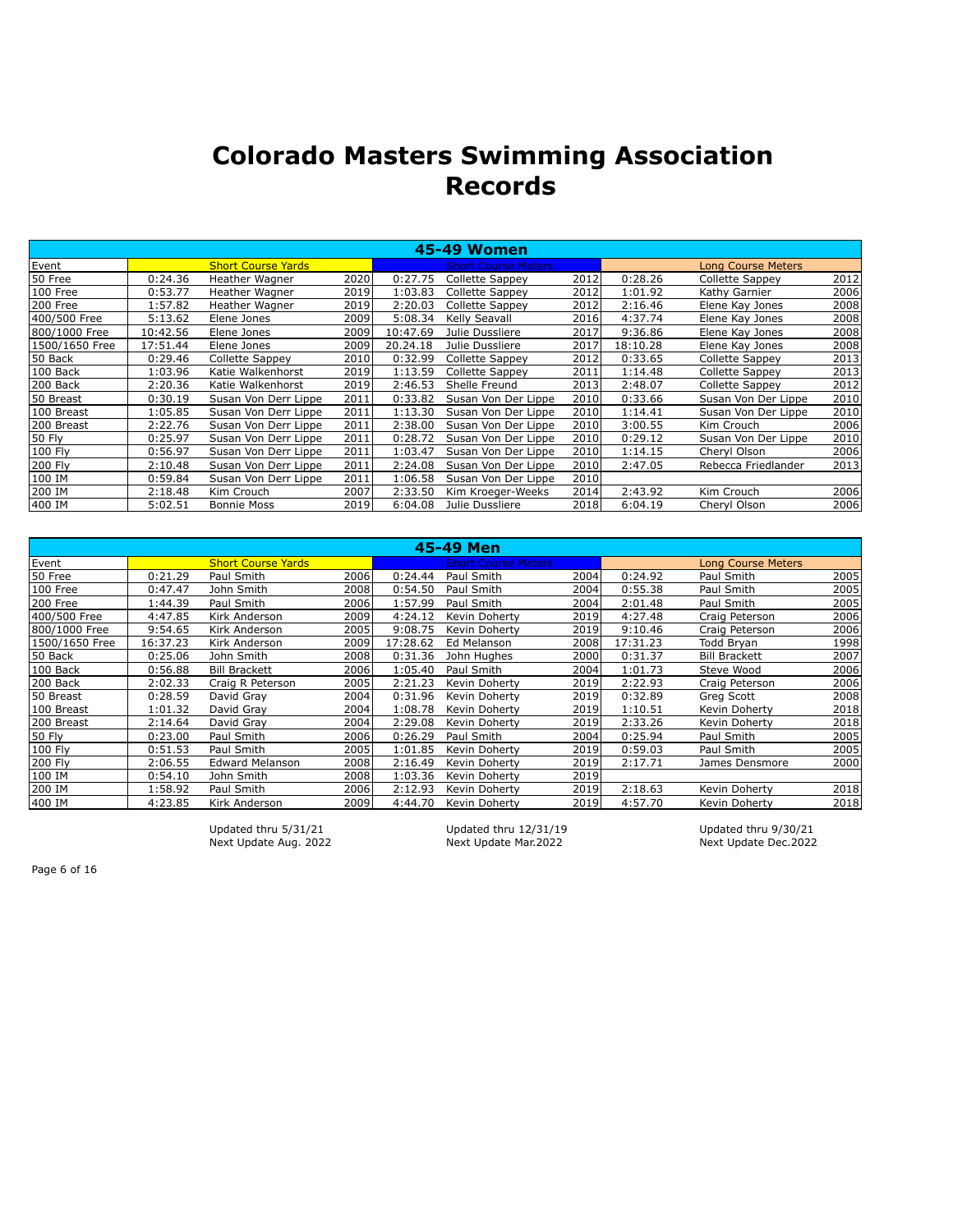|                |          |                           |      |          | <b>50-54 Women</b>         |       |          |                           |      |
|----------------|----------|---------------------------|------|----------|----------------------------|-------|----------|---------------------------|------|
| Event          |          | <b>Short Course Yards</b> |      |          | <b>Short Course Meters</b> |       |          | <b>Long Course Meters</b> |      |
| 50 Free        | 0:24.80  | Anna Scott-Kube           | 2013 | 0:28.26  | Collette Sappey            | 2016  | 0:28.55  | Kathy Garnier             | 2010 |
| 100 Free       | 0:55.97  | Anna Scott-Kube           | 2015 | 1:03.86  | Collette Sappey            | 2016l | 1:03.70  | Kathy Garnier             | 2010 |
| 200 Free       | 2:02.22  | Anna Scott-Kube           | 2013 | 2:25.92  | Collette Sappey            | 2016  | 2:22.48  | Kathy Garnier             | 2010 |
| 400/500 Free   | 5:40.76  | Kathleen Steffe           | 2013 | 5:05.72  | Ellie Najjar               | 2014  | 5:08.87  | Ellie Najjar              | 2012 |
| 800/1000 Free  | 11:34.09 | Ellie Najjar              | 2014 | 10:31.58 | Ellie Najjar               | 2011  | 10:23.16 | Ellie Najjar              | 2014 |
| 1500/1650 Free | 19:10.53 | Ellie Najjar              | 2014 | 19:50.89 | Ellie Najjar               | 2012  | 19:41.19 | Ellie Najjar              | 2013 |
| 50 Back        | 0:29.46  | Collette Sappey           | 2015 | 0:34.09  | Collette Sappey            | 2018  | 0:34.35  | Collette Sappey           | 2016 |
| 100 Back       | 1:04.26  | Collette Sappey           | 2015 | 1:13.99  | Collette Sappey            | 2018  | 1:15.99  | Collette Sappey           | 2014 |
| 200 Back       | 2:23.76  | <b>Collette Sappey</b>    | 2015 | 2:50.77  | Suzy Tatnall               | 2012  | 2:50.77  | Ellie Najjar              | 2012 |
| 50 Breast      | 0:31.61  | Susan Von Derr Lippe      | 2018 | 0:36.71  | Kim Crouch                 | 2013  | 0:38.84  | Kim Crouch                | 2011 |
| 100 Breast     | 1:12.43  | Kim Crouch                | 2012 | 1:20.65  | Kim Crouch                 | 2013  | 1:24.31  | Kim Crouch                | 2011 |
| 200 Breast     | 2:37.81  | Kim Crouch                | 2013 | 2:52.59  | Kim Crouch                 | 2013  | 3:06.42  | Kim Crouch                | 2011 |
| 50 Fly         | 0:27.36  | Susan Von Derr Lippe      | 2017 | 0:32.53  | Collette Sappey            | 2014  | 0:30.98  | Karina Plocek             | 2021 |
| 100 Fly        | 1:00.32  | Susan Von Derr Lippe      | 2018 | 1:17.27  | Kathleen Steffe            | 2013  | 1:19.58  | Kathleen MacLaren         | 2014 |
| 200 Fly        | 2:30.26  | Kathleen Steffe           | 2013 | 2:57.42  | Kathleen MacLaren          | 2015  | 3:21.54  | Janice Dau                | 2016 |
| 100 IM         | 1:03.86  | Susan Von Derr Lippe      | 2018 | 1:12.69  | Kim Crouch                 | 2013  |          |                           |      |
| 200 IM         | 2:22.48  | Kim Crouch                | 2013 | 2:47.65  | Kathleen Steffe            | 2013  | 2:51.85  | Ellie Najjar              | 2013 |
| 400 IM         | 5:06.44  | Kathleen Steffe           | 2013 | 6:06.37  | Ellie Najjar               | 2013  | 6:05.17  | Ellie Najjar              | 2012 |

|                |          |                           |      |          | 50-54 Men                  |      |          |                           |      |
|----------------|----------|---------------------------|------|----------|----------------------------|------|----------|---------------------------|------|
| Event          |          | <b>Short Course Yards</b> |      |          | <b>Short Course Meters</b> |      |          | <b>Long Course Meters</b> |      |
| 50 Free        | 0:21.73  | <b>Rich Abrahams</b>      | 1998 | 0:24.73  | <b>Rich Abrahams</b>       | 1998 | 0:24.60  | <b>Rich Abrahams</b>      | 1998 |
| 100 Free       | 0:48.80  | Rich Abrahams             | 1998 | 0:57.00  | <b>Rich Abrahams</b>       | 1998 | 0:55.38  | Trip Hedrick              | 2006 |
| 200 Free       | 1:48.15  | Michael Mann              | 2009 | 2:11.16  | Craig Petersen             | 2014 | 2:04.46  | Jack Groselle             | 2006 |
| 400/500 Free   | 4:53.67  | Michael Mann              | 2009 | 4:40.04  | Craig Petersen             | 2014 | 4:27.91  | Michael Mann              | 2008 |
| 800/1000 Free  | 9:59.59  | Michael Mann              | 2009 | 9:38.53  | <b>Edward Melanson</b>     | 2013 | 9:17.97  | Michael Mann              | 2006 |
| 1500/1650 Free | 17:43.50 | Kirk Anderson             | 2011 | 18:37.50 | Howard Jay                 | 2007 | 18:16.92 | John Hughes               | 2005 |
| 50 Back        | 0:26.80  | <b>Brent Matheson</b>     | 2019 | 0:30.52  | <b>Brent Matheson</b>      | 2018 | 0:30.93  | <b>Brent Matheson</b>     | 2019 |
| 100 Back       | 0:55.48  | James Webber              | 2019 | 1:07.09  | Ignacio Jiminez            | 2016 | 1:08.68  | Ignacio Jimenez           | 2016 |
| 200 Back       | 2:02.26  | James Webber              | 2019 | 2:22.27  | Ignacio Jiminez            | 2017 | 2:24.95  | Ignacio Jimenez           | 2018 |
| 50 Breast      | 0:26.98  | Holden Bank               | 2010 | 0:32.11  | <b>Chris Coveney</b>       | 2015 | 0:31.64  | Christopher Coveney       | 2016 |
| 100 Breast     | 1:00.39  | Christopher Coveney       | 2016 | 1:08.14  | Chris Coveney              | 2016 | 1:10.94  | Christopher Coveney       | 2016 |
| 200 Breast     | 2:12.48  | Christopher Coveney       | 2016 | 2:32.04  | Chris Coveney              | 2013 | 2:37.15  | Christopher Coveney       | 2013 |
| 50 Fly         | 0:24.62  | James Webber              | 2019 | 0:27.33  | Kevin DeForrest            | 2007 | 0:26.53  | Trip Hedrick              | 2006 |
| 100 Fly        | 0:54.48  | Rich Abrahams             | 1998 | 1:04.08  | Ed Fuller                  | 2009 | 1:00.16  | Trip Hedrick              | 2006 |
| 200 Fly        | 2:07.23  | Mark Washendorf           | 2018 | 2:26.29  | <b>Edward Melanson</b>     | 2013 | 2:27.68  | <b>Edward Melanson</b>    | 2012 |
| 100 IM         | 0:56.15  | Holden Bank               | 2010 | 1:06.63  | Ignacio Jiminez            | 2016 |          |                           |      |
| 200 IM         | 2:02.56  | Michael Mann              | 2009 | 2:23.30  | Ignacio Jiminez            | 2015 | 2:20.02  | Michael Mann              | 2008 |
| 400 IM         | 4:23.94  | Michael Mann              | 2009 | 5:11.03  | Ignacio Jiminez            | 2019 | 5:06.27  | Ignacio Jimenez           | 2015 |

Next Update Aug. 2022

Updated thru 5/31/21 Updated thru 12/31/19 Updated thru 9/30/21<br>Next Update Aug. 2022 Next Update Mar.2022 Next Update Dec.2022

Page 7 of 16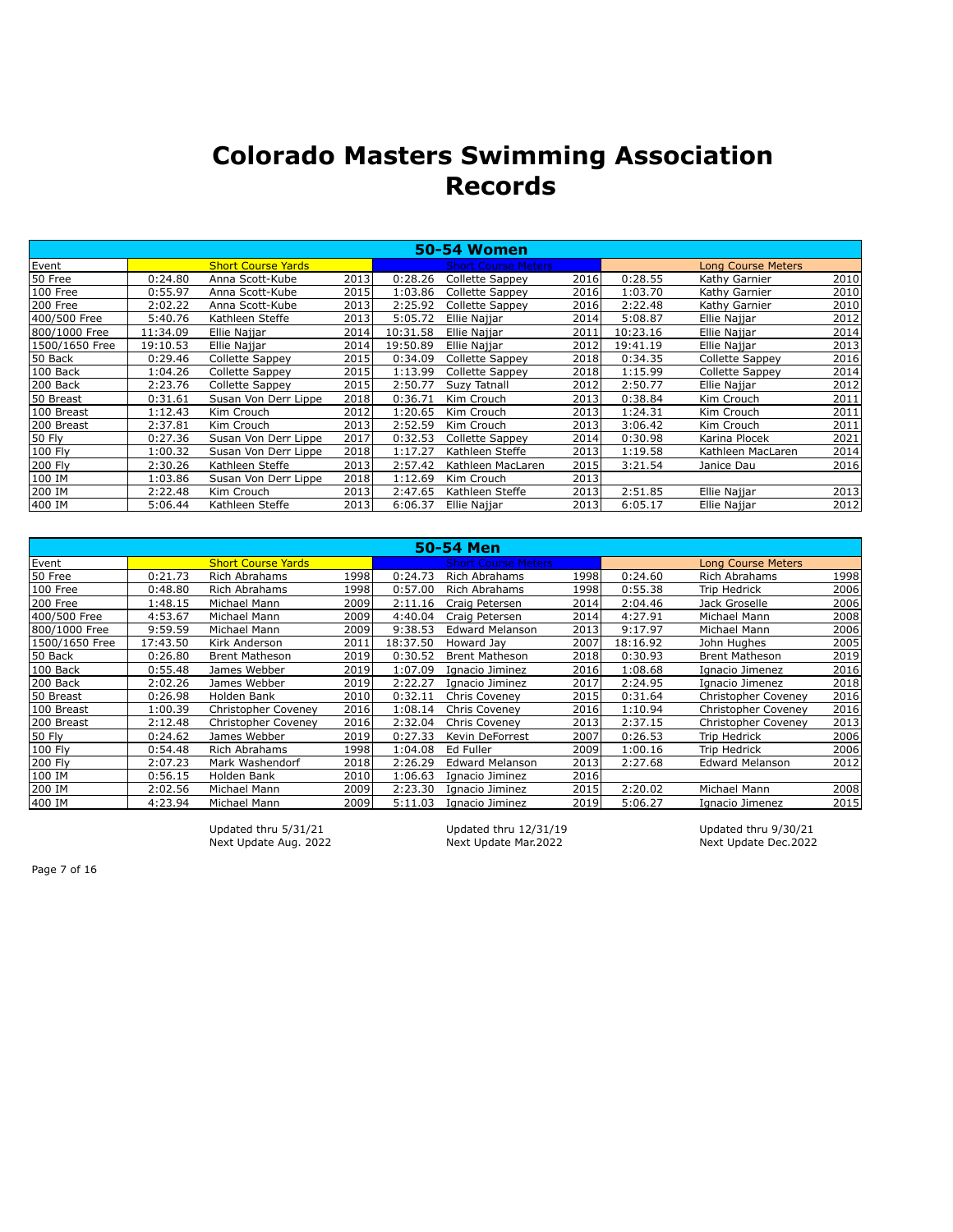|                |          |                           |       |          | <b>55-59 Women</b>         |      |          |                           |      |
|----------------|----------|---------------------------|-------|----------|----------------------------|------|----------|---------------------------|------|
| Event          |          | <b>Short Course Yards</b> |       |          | <b>Short Course Meters</b> |      |          | <b>Long Course Meters</b> |      |
| 50 Free        | 0:26.32  | Kathy Garnier             | 2016  | 0:28.58  | Collette Sappey            | 2019 | 0:30.09  | Kathy Garnier             | 2017 |
|                |          |                           |       |          |                            |      |          |                           |      |
| 100 Free       | 0:58.81  | Kathy Garnier             | 2016l | 1:03.93  | Collette Sappey            | 2019 | 1:06.41  | Kathy Garnier             | 2015 |
| 200 Free       | 2:10.35  | Kathy Garnier             | 2016  | 2:28.43  | Kathy Garnier              | 2015 | 2:29.76  | Kathy Garnier             | 2015 |
| 400/500 Free   | 5:50.94  | Kathleen Steffe           | 2019  | 5:28.01  | Kathy Garnier              | 2017 | 5:12.84  | Ellie Najjar              | 2016 |
| 800/1000 Free  | 11:54.68 | Ellie Najjar              | 2019  | 11:55.03 | Kathy Garnier              | 2017 | 10:31.50 | Ellie Najjar              | 2016 |
| 1500/1650 Free | 19:51.25 | Ellie Najjar              | 2019  | 20:20.61 | Ellie Najjar               | 2017 | 19:50.81 | Ellie Najjar              | 2016 |
| 50 Back        | 0:32.38  | Collette Sappey           | 2020  | 0:36.40  | Collette Sappey            | 2019 | 0:36.96  | Suzy Tatnall              | 2014 |
| 100 Back       | 1:09.22  | Catherine Metz            | 2011  | 1:19.28  | Suzy Tatnall               | 2014 | 1:21.03  | Suzy Tatnall              | 2014 |
| 200 Back       | 2:29.72  | Suzy Tatnall              | 2015  | 2:51.41  | Suzy Tatnall               | 2014 | 2:53.37  | Ellie Najjar              | 2018 |
| 50 Breast      | 0:34.80  | Kim Crouch                | 2017  | 0:37.54  | Kim Crouch                 | 2016 | 0:38.25  | Susan Von Der Lippe       | 2021 |
| 100 Breast     | 1:15.24  | Kim Crouch                | 2017  | 1:23.25  | Kim Crouch                 | 2016 | 1:29.35  | Kim Crouch                | 2017 |
| 200 Breast     | 2:43.86  | Kim Crouch                | 2017  | 3:01.40  | Kim Crouch                 | 2016 | 3:13.63  | Kim Crouch                | 2017 |
| 50 Fly         | 0:29.76  | Karen Rosener             | 2009  | 0:35.58  | Karen Rosener              | 2009 | 0:33.77  | Susan Von Der Lippe       | 2021 |
| 100 Fly        | 1:08.27  | Kathleen Steffe           | 2019  | 1:28.20  | Anne Metzger               | 2016 | 1:13.83  | Susan Von Der Lippe       | 2021 |
| 200 Fly        | 2:47.26  | Carolyn Roche             | 2009  | 3:26.13  | Janice Dau                 | 2017 | 3:06.20  | Carolyn Roche             | 2006 |
| 100 IM         | 1:07.31  | Kim Crouch                | 2017  | 1:14.87  | Kim Crouch                 | 2016 |          |                           |      |
| 200 IM         | 2:29.22  | Kathleen Steffe           | 2019  | 2:44.71  | Kim Crouch                 | 2016 | 3:18.35  | Corinna Maleike           | 2017 |
| 400 IM         | 5:19.61  | Kathleen Steffe           | 2019  | 6:06.40  | Ellie Najjar               | 2016 | 6:07.52  | Ellie Najjar              | 2016 |

|                |          |                           |      |          | 55-59 Men                  |      |          |                           |      |
|----------------|----------|---------------------------|------|----------|----------------------------|------|----------|---------------------------|------|
| Event          |          | <b>Short Course Yards</b> |      |          | <b>Short Course Meters</b> |      |          | <b>Long Course Meters</b> |      |
| 50 Free        | 0:21.82  | <b>Rich Abrahams</b>      | 2000 | 0:25.00  | Rich Abrahams              | 2001 | 0:25.53  | Rich Abrahams             | 2002 |
| 100 Free       | 0:48.37  | <b>Rich Abrahams</b>      | 2000 | 0:56.51  | <b>Rich Abrahams</b>       | 2001 | 0:57.08  | Michael Mann              | 2009 |
| 200 Free       | 1:48.79  | Michael Mann              | 2010 | 1:59.08  | Michael Mann               | 2009 | 2:04.01  | Michael Mann              | 2009 |
| 400/500 Free   | 4:56.82  | Michael Mann              | 2010 | 4:16.03  | Michael Mann               | 2009 | 4:22.49  | Michael Mann              | 2009 |
| 800/1000 Free  | 10:22.55 | Michael Mann              | 2010 | 8:51.34  | Michael Mann               | 2009 | 9:00.09  | Michael Mann              | 2009 |
| 1500/1650 Free | 18:01.06 | Todd Bryan                | 2006 | 18:29.17 | <b>Bill Brackett</b>       | 2014 | 17:22.61 | Michael Mann              | 2009 |
| 50 Back        | 0:28.02  | <b>Bill Brackett</b>      | 2013 | 0:32.27  | <b>Bill Brackett</b>       | 2014 | 0:31.98  | Charles Wolff             | 2006 |
| 100 Back       | :59.85   | <b>Bill Brackett</b>      | 2013 | 1:09.23  | <b>Bill Brackett</b>       | 2014 | 1:10.51  | Charles Wolff             | 2006 |
| 200 Back       | 2:06.99  | Craig Petersen            | 2015 | 2:33.80  | <b>Bill Brackett</b>       | 2014 | 2:22.68  | Craig Petersen            | 2015 |
| 50 Breast      | 0:28.69  | Holden Banks              | 2015 | 0:32.21  | <b>Christopher Coveney</b> | 2017 | 0:33.20  | Christopher Coveney       | 2019 |
| 100 Breast     | 1:02.50  | Christopher Coveney       | 2019 | 1:09.68  | Christopher Coveney        | 2017 | 1:13.69  | Greg Scott                | 2015 |
| 200 Breast     | 2:18.68  | Christopher Coveney       | 2018 | 2:38.24  | Christopher Coveney        | 2017 | 2:45.07  | Greg Scott                | 2014 |
| 50 Fly         | 0:24.54  | <b>Rich Abrahams</b>      | 2002 | 0:27.74  | Rich Abrahams              | 2001 | 0:27.43  | Rich Abrahams             | 2002 |
| 100 Fly        | 0:54.39  | <b>Rich Abrahams</b>      | 2002 | 1:03.78  | Rich Abrahams              | 2001 | 1:03.90  | Rich Abrahams             | 2000 |
| 200 Fly        | 2:18.60  | Jonathan Mann             | 2016 | 2:39.74  | James Jordan               | 2018 | 2:45.11  | Joe Morin                 | 2017 |
| 100 IM         | 0:58.37  | Holden Banks              | 2015 | 1:09.95  | <b>Richard Hess</b>        | 2009 |          |                           |      |
| 200 IM         | 2:05.67  | Michael Mann              | 2011 | 2:16.44  | Michael Mann               | 2009 | 2:20.83  | Michael Mann              | 2009 |
| 400 IM         | 4:28.69  | Michael Mann              | 2010 | 4:51.97  | Michael Mann               | 2009 | 5:04.07  | Michael Mann              | 2009 |

Updated thru 5/31/21 Updated thru 12/31/19 Updated thru 9/30/21 Next Update Aug. 2022 Next Update Mar.2022 Next Update Dec.2022

Page 8 of 16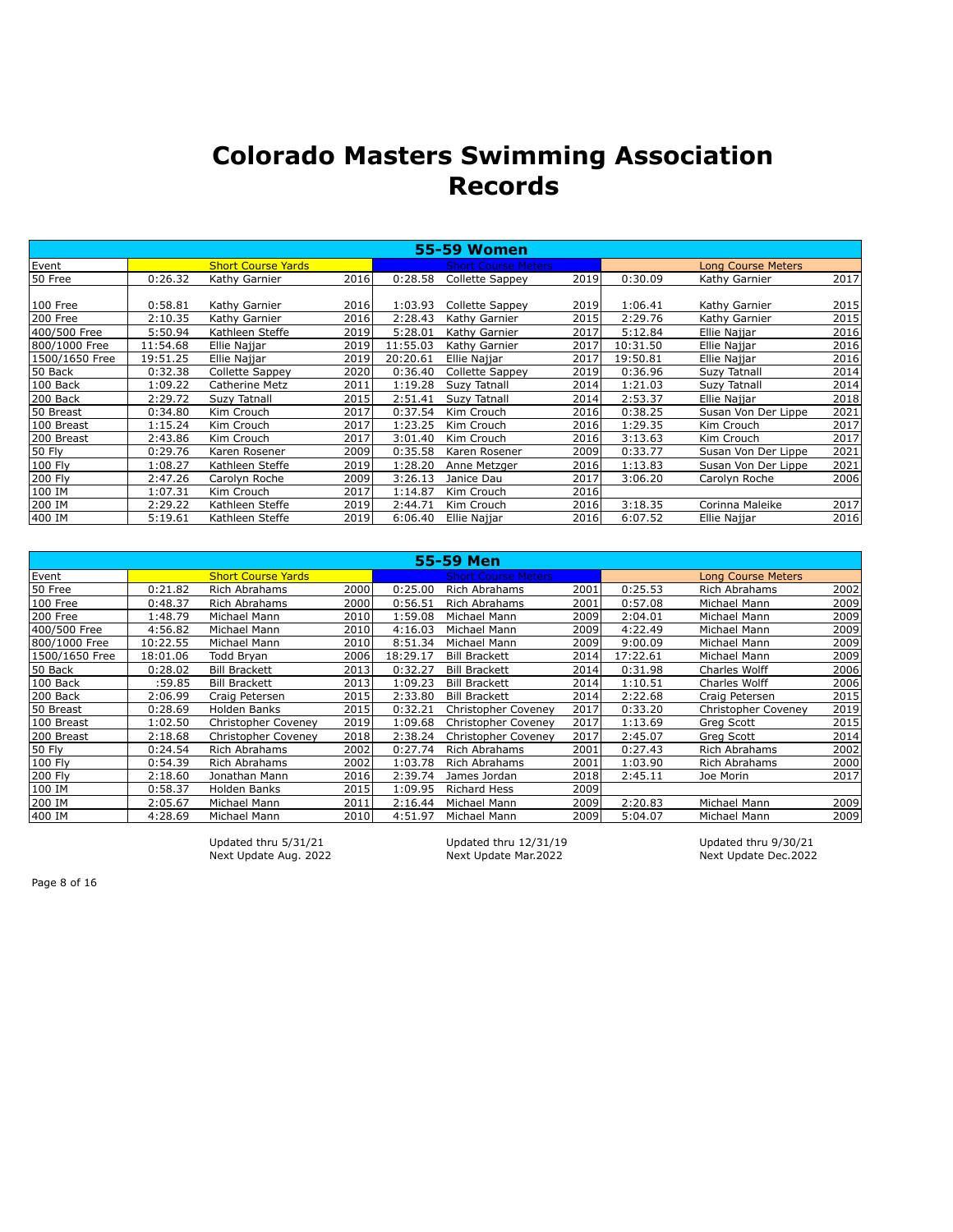|                |          |                           |      |          | <b>60-64 Women</b>         |      |          |                           |      |
|----------------|----------|---------------------------|------|----------|----------------------------|------|----------|---------------------------|------|
| Event          |          | <b>Short Course Yards</b> |      |          | <b>Short Course Meters</b> |      |          | <b>Long Course Meters</b> |      |
| 50 Free        | 0:27.48  | Kathy Garnier             | 2021 | 0:33.38  | Karen Rosener              | 2014 | 0:31.80  | Kathy Garnier             | 2021 |
| 100 Free       | 1:01.74  | <b>Suzy Cotton</b>        | 2020 | 1:20.81  | Cynthia Shaffer            | 2012 | 1:10.87  | Kathy Garnier             | 2021 |
| 200 Free       | 2:14.92  | Kathy Garnier             | 2021 | 2:38.34  | Lisa Bennett               | 2019 | 2:38.99  | Kathy Garnier             | 2021 |
| 400/500 Free   | 6:22.49  | Carolyn Roche             | 2011 | 5:34.20  | Lisa Bennett               | 2019 | 6:29.43  | J. Murphy-Sherman         | 2004 |
| 800/1000 Free  | 13:02.59 | Carolyn Roche             | 2011 | 12:26.99 | Cynthia Shaffer            | 2012 | 13:01.78 | J. Murphy-Sherman         | 2004 |
| 1500/1650 Free | 23:17.37 | Judith Laney              | 2013 | 23:55.33 | Cynthia Shaffer            | 2012 | 24:45.74 | Judith Laney              | 2015 |
| 50 Back        | 0:33.67  | <b>Suzy Cotton</b>        | 2020 | 0:38.36  | <b>Suzy Cotton</b>         | 2019 | 0:43.37  | Cynthia Shaffer           | 2012 |
| 100 Back       | 1:13.38  | Suzy Cotton               | 2020 | 1:21.19  | Suzy Cotton                | 2019 | 1:36.37  | Cynthia Shaffer           | 2012 |
| 200 Back       | 2:36.19  | Suzy Cotton               | 2020 | 2:54.13  | <b>Suzy Cotton</b>         | 2019 | 3:26.23  | Cynthia Shaffer           | 2012 |
| 50 Breast      | 0:37.36  | Lisa Bennett              | 2019 | 0:42.87  | Lisa Bennett               | 2019 | 0:45.48  | Karen Rosener             | 2014 |
| 100 Breast     | 1:23.85  | Lisa Bennett              | 2019 | 1:36.26  | Lisa Bennett               | 2019 | 1:40.97  | Karen Rosener             | 2014 |
| 200 Breast     | 3:12.70  | Jane Murphy-Sherman       | 2005 | 4:18.66  | Grace Dyck                 | 2005 | 4:00.10  | Lydia Young               | 2008 |
| 50 Fly         | 0:31.23  | Karen Rosener             | 2014 | 0:37.16  | Karen Rosener              | 2014 | 0:37.06  | Karen Rosener             | 2014 |
| 100 Fly        | 1:16.08  | Carolyn Roche             | 2011 | 2:01.28  | Lydia Young                | 2012 | 1:43.81  | Lydia Young               | 2008 |
| 200 Fly        | 2:53.57  | Carolyn Roche             | 2011 | 4:18.79  | <b>Winifred Prall</b>      | 2007 | 4:19.54  | Lydia Young               | 2008 |
| 100 IM         | 1:14.22  | Suzy Cotton               | 2020 | 1:23.43  | Lisa Bennett               | 2019 |          |                           |      |
| 200 IM         | 2:42.60  | Lisa Bennett              | 2019 | 3:39.10  | Lydia Young                | 2009 | 3:40.37  | Lydia Young               | 2008 |
| 400 IM         | 6:24.07  | Jane Murphy-Sherman       | 2005 | 7:53.88  | Winifred Prall             | 2007 | 7:54.67  | Lydia Young               | 2008 |

|                 |          |                           |       |          | 60-64 Men                  |       |          |                           |      |
|-----------------|----------|---------------------------|-------|----------|----------------------------|-------|----------|---------------------------|------|
| Event           |          | <b>Short Course Yards</b> |       |          | <b>Short Course Meters</b> |       |          | <b>Long Course Meters</b> |      |
| 50 Free         | 0:22.30  | Rich Abrahams             | 2005l | 0:24.93  | Rich Abrahams              | 2008  | 0:25.23  | <b>Rich Abrahams</b>      | 2006 |
| 100 Free        | 0:49.14  | Rich Abrahams             | 2005l | 0:56.63  | Rich Abrahams              | 2008  | 0:58.61  | <b>Rich Abrahams</b>      | 2005 |
| 200 Free        | 1:54.21  | Michael Mann              | 2015  | 2:22.38  | <b>Bill Brackett</b>       | 2018l | 2:18.52  | Rich Abrahams             | 2006 |
| 400/500 Free    | 5:11.46  | Michael Mann              | 2015  | 4:50.65  | <b>Bill Brackett</b>       | 2018  | 4:52.82  | Michael Mann              | 2018 |
| 800/1000 Free   | 10:42.16 | Michael Mann              | 2015  | 9:52.27  | <b>Bill Brackett</b>       | 2018  | 10:11.35 | <b>Bill Brackett</b>      | 2018 |
| l1500/1650 Free | 18:50.55 | <b>Bill Brackett</b>      | 2018  | 18:48.44 | <b>Bill Brackett</b>       | 2018  | 19:12.82 | <b>Bill Brackett</b>      | 2018 |
| 50 Back         | 0:28.63  | <b>Bill Brackett</b>      | 2019l | 0:32.06  | <b>Bill Brackett</b>       | 2018l | 0:32.98  | <b>Bill Brackett</b>      | 2018 |
| 100 Back        | 1:01.93  | Scott Weir                | 2018  | 1:08.78  | <b>Bill Brackett</b>       | 2018  | 1:11.52  | <b>Bill Brackett</b>      | 2018 |
| 200 Back        | 2:13.08  | <b>Bill Brackett</b>      | 2018  | 2:29.63  | <b>Bill Brackett</b>       | 2018  | 2:36.71  | <b>Bill Brackett</b>      | 2018 |
| 50 Breast       | 0:30.15  | Stuart Waterbury          | 2016  | 0:33.67  | Stuart Waterbury           | 2014  | 0:33.93  | Greg Scott                | 2019 |
| 100 Breast      | 1:05.03  | Stuart Waterbury          | 2014  | 1:14.62  | Stuart Waterbury           | 2014  | 1:17.94  | Greg Scott                | 2019 |
| 200 Breast      | 2:25.56  | Stuart Waterbury          | 2014  | 2:49.04  | Stuart Waterbury           | 2014  | 2:56.97  | Stuart Waterbury          | 2014 |
| 50 Fly          | 0:24.46  | Rich Abrahams             | 2005l | 0:27.87  | Rich Abrahams              | 2008l | 0:27.92  | <b>Richard Abrahams</b>   | 2005 |
| 100 Fly         | 0:54.92  | Rich Abrahams             | 2005  | 1:03.94  | Rich Abrahams              | 2008  | 1:03.03  | <b>Richard Abrahams</b>   | 2005 |
| 200 Fly         | 2:26.68  | Carl Selles               | 2007  | 2:55.20  | Lee MacDonald              | 2012  | 2:47.85  | <b>Bill Brackett</b>      | 2019 |
| 100 IM          | 1:00.13  | Rich Abrahams             | 2007  | 1:08.08  | Rich Abrahams              | 2009  |          |                           |      |
| 200 IM          | 2:09.55  | Michael Mann              | 2015  | 2:45.62  | Lee MacDonald              | 2012  | 2:47.94  | Jamie Louie               | 2017 |
| 400 IM          | 4:44.24  | Michael Mann              | 2015  | 5:56.25  | Lee MacDonald              | 2012  | 6:02.23  | Jamie Louie               | 2017 |

Next Update Aug. 2022

Updated thru 5/31/21 Updated thru 12/31/19 Updated thru 9/30/21<br>Next Update Aug. 2022 Next Update Mar.2022 Next Update Dec.2022

Page 9 of 16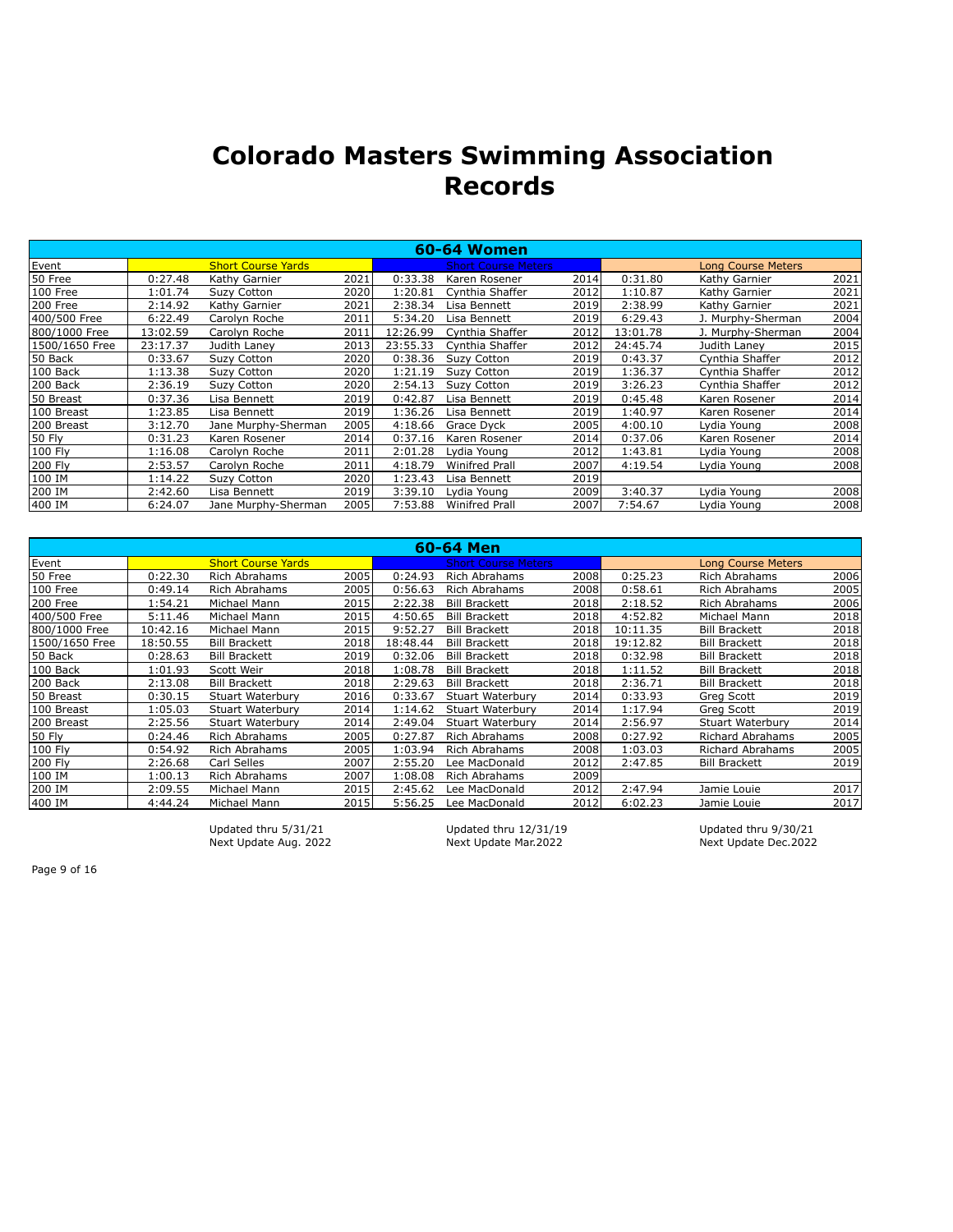|                |          |                           |       |          | <b>65-69 Women</b>         |      |          |                           |      |
|----------------|----------|---------------------------|-------|----------|----------------------------|------|----------|---------------------------|------|
| Event          |          | <b>Short Course Yards</b> |       |          | <b>Short Course Meters</b> |      |          | <b>Long Course Meters</b> |      |
| 50 Free        | 0:30.15  | Karen Rosener             | 2019  | 0:34.62  | Karen Rosener              | 2019 | 0:34.48  | Karen Rosener             | 2021 |
| 100 Free       | 1:05.84  | Karen Rosener             | 2019  | 1:18.31  | Karen Rosener              | 2019 | 1:19.21  | Karen Rosener             | 2021 |
| 200 Free       | 2:38.29  | Carolyn Roche             | 2018  | 2:57.65  | Cynthia Shaffer            | 2017 | 2:52.92  | Carolyn Roche             | 2017 |
| 400/500 Free   | 7:02.71  | Carolyn Roche             | 2018  | 6:54.54  | Jane Oberg                 | 2005 | 6:06.28  | Carolyn Roche             | 2017 |
| 800/1000 Free  | 14:25.65 | Carolyn Roche             | 2018  | 14:16.94 | Jane Oberg                 | 2005 | 12:49.07 | Carolyn Roche             | 2017 |
| 1500/1650 Free | 24:29.70 | Carolyn Roche             | 2019  | 27:34.48 | Marcia Anziano             | 2010 | 28:05.50 | <b>Winifred Prall</b>     | 2012 |
| 50 Back        | 0:35.45  | Cynthia Shaffer           | 2019  | 0:39.85  | Cynthia Shaffer            | 2018 | 0:40.91  | Cynthia Shaffer           | 2017 |
| 100 Back       | 1:18.27  | Cynthia Shaffer           | 2019  | 1:27.74  | Cynthia Shaffer            | 2018 | 1:31.89  | Cynthia Shaffer           | 2017 |
| 200 Back       | 2:51.41  | Cynthia Shaffer           | 2019l | 3:10.59  | Cynthia Shaffer            | 2018 | 3:25.39  | Cynthia Shaffer           | 2017 |
| 50 Breast      | 0:40.80  | Karen Rosener             | 2019  | 0:47.44  | Karen Rosener              | 2019 | 0:48.02  | Karen Rosener             | 2021 |
| 100 Breast     | 1:29.29  | Karen Rosener             | 2019  | 1:46.34  | Cynthia Shaffer            | 2018 | 1:47.43  | Cynthia Shaffer           | 2017 |
| 200 Breast     | 3:32.06  | Cynthia Shaffer           | 2019  | 3:43.53  | Agota Frohs                | 1989 | 3:54.88  | Cynthia Shaffer           | 2017 |
| 50 Fly         | 0:32.96  | Karen Rosener             | 2019  | 0:39.34  | Karen Rosener              | 2019 | 0:39.88  | Carolyn Roche             | 2017 |
| 100 Fly        | 1:24.32  | Carolyn Roche             | 2018  | 1:56.08  | Lydia Young                | 2014 | 1:43.59  | Carolyn Roche             | 2017 |
| 200 Fly        | 3:33.63  | Carolyn Roche             | 2018  | 4:14.51  | Jane Oberg                 | 2005 | 3:50.27  | Carolyn Roche             | 2017 |
| 100 IM         | 1:18.61  | Karen Rosener             | 2019  | 1:31.37  | Cynthia Shaffer            | 2018 |          |                           |      |
| 200 IM         | 3:05.46  | Cynthia Shaffer           | 2019  | 3:25.90  | Cynthia Shaffer            | 2017 | 3:29.26  | Cynthia Shaffer           | 2017 |
| 400 IM         | 6:31.78  | Cynthia Shaffer           | 2019  | 7:26.40  | Cynthia Shaffer            | 2019 | 8:17.22  | Jane Oberg                | 2005 |

|                |          |                           |       |          | 65-69 Men                  |      |          |                           |      |
|----------------|----------|---------------------------|-------|----------|----------------------------|------|----------|---------------------------|------|
| Event          |          | <b>Short Course Yards</b> |       |          | <b>Short Course Meters</b> |      |          | <b>Long Course Meters</b> |      |
| 50 Free        | 0:22.10  | Richard Abrahams          | 2010  | 0:25.91  | <b>Richard Abrahams</b>    | 2013 | 0:26.33  | <b>Richard Abrahams</b>   | 2010 |
| 100 Free       | 0:49.42  | <b>Richard Abrahams</b>   | 2010  | 0:58.68  | <b>Richard Abrahams</b>    | 2010 | 1:00.38  | <b>Richard Abrahams</b>   | 2010 |
| 200 Free       | 1:57.54  | <b>Richard Abrahams</b>   | 2010  | 2:38.90  | Robert Tveitmoe            | 2017 | 2:25.82  | <b>Richard Abrahams</b>   | 2010 |
| 400/500 Free   | 6:04.89  | Paul McCormick            | 2012  | 5:37.35  | Richard Abrahams           | 2013 | 5:24.54  | Herbert Bowman            | 2019 |
| 800/1000 Free  | 12:49.30 | William Burson            | 2010  | 12:01.02 | Mel Dyk                    | 2006 | 11:17.45 | Herbert Bowman            | 2019 |
| 1500/1650 Free | 21:22.91 | Terry Heggy               | 2020  | 22:50.16 | <b>Bill King</b>           | 1999 | 23:48.26 | <b>Kent Carnev</b>        | 2012 |
| 50 Back        | 0:27.74  | Richard Abrahams          | 2010  | 0:32.94  | Richard Abrahams           | 2010 | 0:35.61  | <b>Richard Abrahams</b>   | 2010 |
| 100 Back       | 1:05.07  | John Stanback             | 2019  | 1:23.27  | Kent Carney                | 2012 | 1:19.51  | John Stanbeck             | 2019 |
| 200 Back       | 2:21.80  | John Stanback             | 2019  | 3:03.74  | Robert Tveitmoe            | 2017 | 2:52.10  | John Stanbeck             | 2019 |
| 50 Breast      | 0:30.27  | Stuart Waterbury          | 2019  | 0:35.81  | Stuart Waterburn           | 2019 | 0:38.97  | <b>Bob Patten</b>         | 2001 |
| 100 Breast     | 1:08.33  | <b>Stuart Waterbury</b>   | 2019  | 1:19.38  | Stuart Waterburn           | 2019 | 1:24.79  | <b>Bob Patten</b>         | 1999 |
| 200 Breast     | 2:30.13  | Stuart Waterbury          | 2019  | 2:55.99  | Stuart Waterburn           | 2019 | 3:12.39  | <b>Bob Patten</b>         | 2000 |
| 50 Fly         | 0:24.94  | <b>Richard Abrahams</b>   | 2010l | 0:28.99  | <b>Richard Abrahams</b>    | 2010 | 0:29.25  | <b>Richard Abrahams</b>   | 2010 |
| 100 Flv        | 0:56.36  | Richard Abrahams          | 2010l | 1:06.60  | <b>Richard Abrahams</b>    | 2010 | 1:07.34  | <b>Richard Abrahams</b>   | 2010 |
| 200 Fly        | 2:38.82  | Lee MacDonald             | 2017  | 3:14.10  | Lee MacDonald              | 2017 | 3:16.82  | Dennis O'Brien            | 2001 |
| 100 IM         | 1:00.32  | Richard Abrahams          | 2010  | 1:10.42  | <b>Richard Abrahams</b>    | 2010 |          |                           |      |
| 200 IM         | 2:28.42  | John Stanback             | 2019  | 2:52.41  | ee MacDonald               | 2017 | 2:58.08  | John Stanbeck             | 2019 |
| 400 IM         | 5:17.78  | John Stanback             | 2019  | 6:11.00  | Lee MacDonald              | 2017 | 6:27.41  | Lee MacDonald             | 2017 |

Next Update Aug. 2022

Updated thru 5/31/21 Updated thru 12/31/19 Updated thru 9/30/21<br>Next Update Aug. 2022 Next Update Mar.2022 Next Update Dec.2022

Page 10 of 16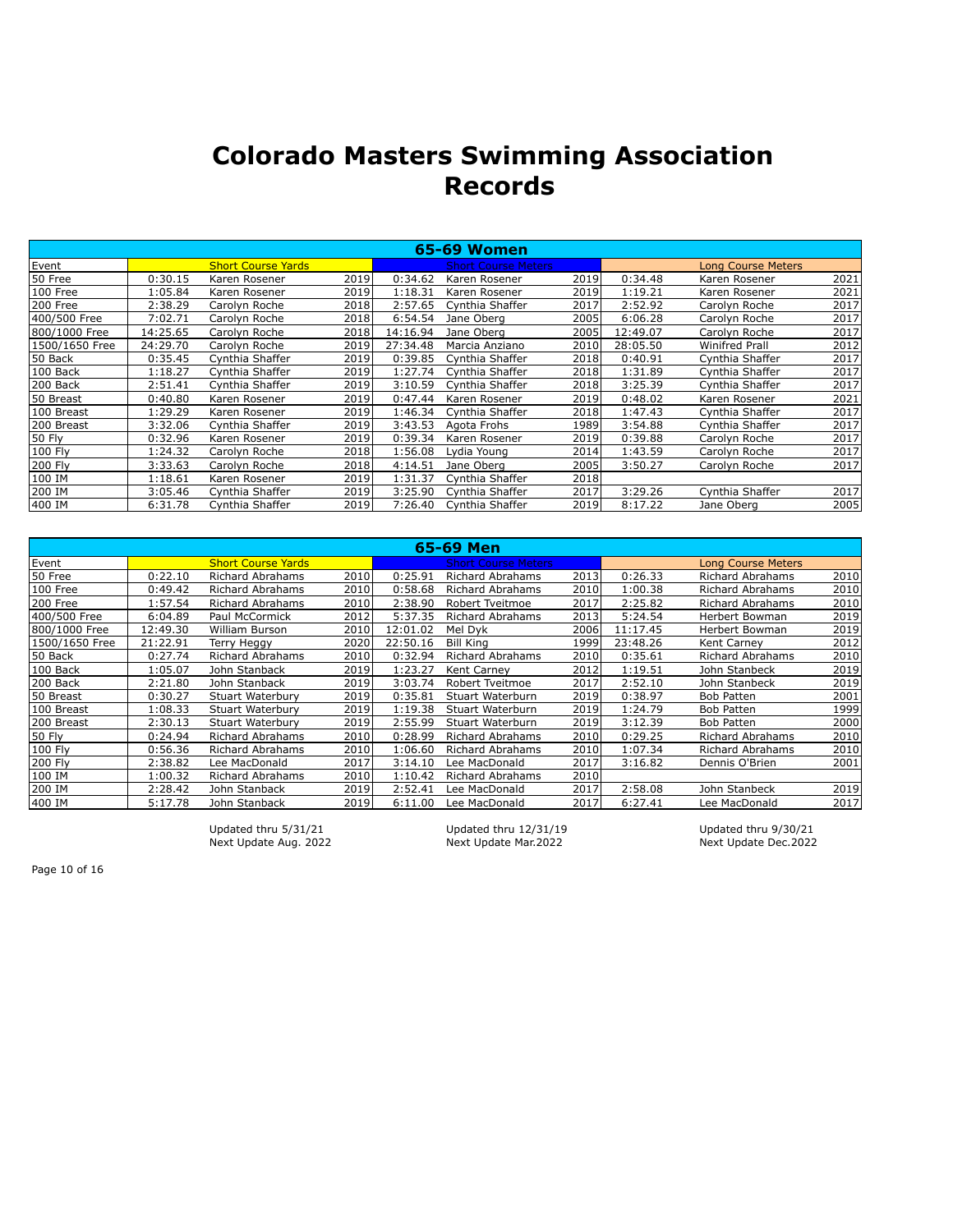|                |          |                           |      |          | <b>70-74 Women</b>         |      |          |                           |      |
|----------------|----------|---------------------------|------|----------|----------------------------|------|----------|---------------------------|------|
| Event          |          | <b>Short Course Yards</b> |      |          | <b>Short Course Meters</b> |      |          | <b>Long Course Meters</b> |      |
| 50 Free        | 0:36.47  | Ella Carmichael           | 1994 | 0:42.84  | Jane Oberg                 | 2010 | 0:40.64  | Ella Carmichael           | 1994 |
| 100 Free       | 1:20.99  | Dena Mann                 | 2003 | 1:32.33  | Dena Mann                  | 2001 | 1:36.12  | Ella Carmichael           | 1994 |
| 200 Free       | 3:00.75  | Dena Mann                 | 2003 | 3:25.81  | Jane Oberg                 | 2009 | 3:19.09  | Jane Oberg                | 2009 |
| 400/500 Free   | 7:47.72  | Jane Oberg                | 2008 | 7:09.29  | Jane Oberg                 | 2009 | 6:47.83  | Jane Oberg                | 2009 |
| 800/1000 Free  | 16:03.11 | Jane Oberg                | 2008 | 14:26.35 | Jane Oberg                 | 2009 | 14:06.06 | Jane Oberg                | 2007 |
| 1500/1650 Free | 26:33.28 | Jane Oberg                | 2008 | 27:22.50 | Jane Oberg                 | 2009 | 26:18.02 | Jane Oberg                | 2007 |
| 50 Back        | 0:47.37  | Karen Zentgraf            | 2015 | 0:52.33  | Jane Oberg                 | 2010 | 0:52.48  | Jane Oberg                | 2009 |
| 100 Back       | 1:40.01  | Jane Oberg                | 2008 | 1:54.42  | Jane Oberg                 | 2008 | 1:56.29  | Jane Oberg                | 2007 |
| 200 Back       | 3:40.15  | Jane Oberg                | 2008 | 4:09.65  | Jane Oberg                 | 2007 | 3:51.70  | Jane Oberg                | 2007 |
| 50 Breast      | 0:46.14  | Donna Ryman               | 2008 | 0:52.01  | Donna Ryman                | 2007 | 0:59.04  | Jane Oberg                | 2011 |
| 100 Breast     | 1:43.07  | Donna Ryman               | 2008 | 1:57.63  | Donna Ryman                | 2008 | 2:07.40  | Jane Oberg                | 2011 |
| 200 Breast     | 3:45.59  | Donna Ryman               | 2007 | 4:17.75  | Donna Ryman                | 2008 | 4:52.07  | Agota Frohs               | 1993 |
| 50 Fly         | 0:40.56  | Jane Oberg                | 2008 | 0:53.08  | Jane Oberg                 | 2008 | 0:47.17  | Jane Oberg                | 2007 |
| 100 Fly        | 1:40.90  | Jane Oberg                | 2008 | 2:00.43  | Jane Oberg                 | 2007 | 1:57.33  | Jane Oberg                | 2007 |
| 200 Fly        | 3:55.34  | Jane Oberg                | 2008 | 4:50.27  | Jane Oberg                 | 2009 | 7:44.74  | Ruth Hertzberg            | 2005 |
| 100 IM         | 1:38.77  | Jane Oberg                | 2008 | 1:48.76  | Jane Oberg                 | 2007 |          |                           |      |
| 200 IM         | 3:31.68  | Jane Oberg                | 2008 | 3:57.37  | Jane Oberg                 | 2007 | 4:12.03  | Jane Oberg                | 2008 |
| 400 IM         | 7:40.56  | Jane Oberg                | 2008 | 8:39.80  | Jane Oberg                 | 2009 | 13:15.94 | Ruth Hertzberg            | 2005 |

|                |          |                           |       |          | <b>70-74 Men</b>           |      |          |                           |      |
|----------------|----------|---------------------------|-------|----------|----------------------------|------|----------|---------------------------|------|
| Event          |          | <b>Short Course Yards</b> |       |          | <b>Short Course Meters</b> |      |          | <b>Long Course Meters</b> |      |
| 50 Free        | 0:24.19  | Richard Abrahams          | 2015  | 0:26.88  | <b>Richard Abrahams</b>    | 2015 | 0:27.71  | <b>Richard Abrahams</b>   | 2015 |
| 100 Free       | 0:54.58  | <b>Richard Abrahams</b>   | 2015  | 1:01.70  | <b>Richard Abrahams</b>    | 2015 | 1:03.71  | <b>Richard Abrahams</b>   | 2015 |
| 200 Free       | 2:07.57  | <b>Richard Abrahams</b>   | 2015  | 2:23.30  | <b>Richard Abrahams</b>    | 2015 | 2:40.84  | James Zurcher             | 2006 |
| 400/500 Free   | 6:24.63  | James Zurcher             | 2005  | 6:08.17  | Kent Carney                | 2017 | 5:46.34  | James Zurcher             | 2006 |
| 800/1000 Free  | 13:15.43 | Ronald Molnar             | 2012  | 12:32.18 | Kent Carnev                | 2017 | 12:14.28 | James Zurcher             | 2006 |
| 1500/1650 Free | 22:03.30 | Ronald Molnar             | 2012  | 23:56.05 | Kent Carney                | 2017 | 24:39.66 | Kent Carney               | 2017 |
| 50 Back        | 0:31.76  | Richard Abrahams          | 2015  | 0:39.55  | Kent Carney                | 2018 | 0:40.07  | Beans Yamamoto            | 1989 |
| 100 Back       | 1:14.73  | Chuck Ogilby              | 2017  | 1:25.96  | Kent Carney                | 2018 | 1:28.53  | Kent Carney               | 2017 |
| 200 Back       | 2:45.15  | James Kremer              | 2016l | 3:07.54  | Kent Carney                | 2018 | 3:06.92  | <b>Kent Carnev</b>        | 2017 |
| 50 Breast      | 0:36.07  | George Downs              | 2009  | 0:40.13  | George Downs               | 2010 | 0:41.54  | <b>Bob Patten</b>         | 2005 |
| 100 Breast     | 1:20.12  | <b>Bob Patten</b>         | 2005  | 1:27.25  | <b>Bob Patten</b>          | 2004 | 1:29.51  | <b>Bob Patten</b>         | 2004 |
| 200 Breast     | 2:55.62  | <b>Bob Patten</b>         | 2005l | 3:14.83  | <b>Bob Patten</b>          | 2004 | 3:18.20  | <b>Bob Patten</b>         | 2004 |
| 50 Fly         | 0:26.92  | <b>Richard Abrahams</b>   | 2015  | 0:29.52  | <b>Richard Abrahams</b>    | 2015 | 0:30.06  | <b>Richard Abrahams</b>   | 2015 |
| 100 Flv        | 1:00.77  | <b>Richard Abrahams</b>   | 2015  | 1:07.56  | Richard Abrahams           | 2015 | 1:12.66  | <b>Richard Abrahams</b>   | 2015 |
| 200 Fly        | 2:57.96  | Art Wolfe                 | 2010  | 3:36.95  | Kent Carney                | 2017 | 3:26.87  | Kent Carney               | 2017 |
| 100 IM         | 1:06.76  | Richard Abrahams          | 2015  | 1:13.09  | Richard Abrahams           | 2015 |          |                           |      |
| 200 IM         | 2:33.38  | Art Wolfe                 | 2010l | 3:15.32  | Kent Carney                | 2017 | 3:09.65  | Art Wolfe                 | 2010 |
| 400 IM         | 5:43.44  | Art Wolfe                 | 2010l | 6:50.77  | Kent Carney                | 2017 | 6:42.11  | Kent Carney               | 2017 |

Next Update Aug. 2022

Updated thru 5/31/21 Updated thru 12/31/19 Updated thru 9/30/21<br>Next Update Aug. 2022 Next Update Mar.2022 Next Update Dec.2022

Page 11 of 16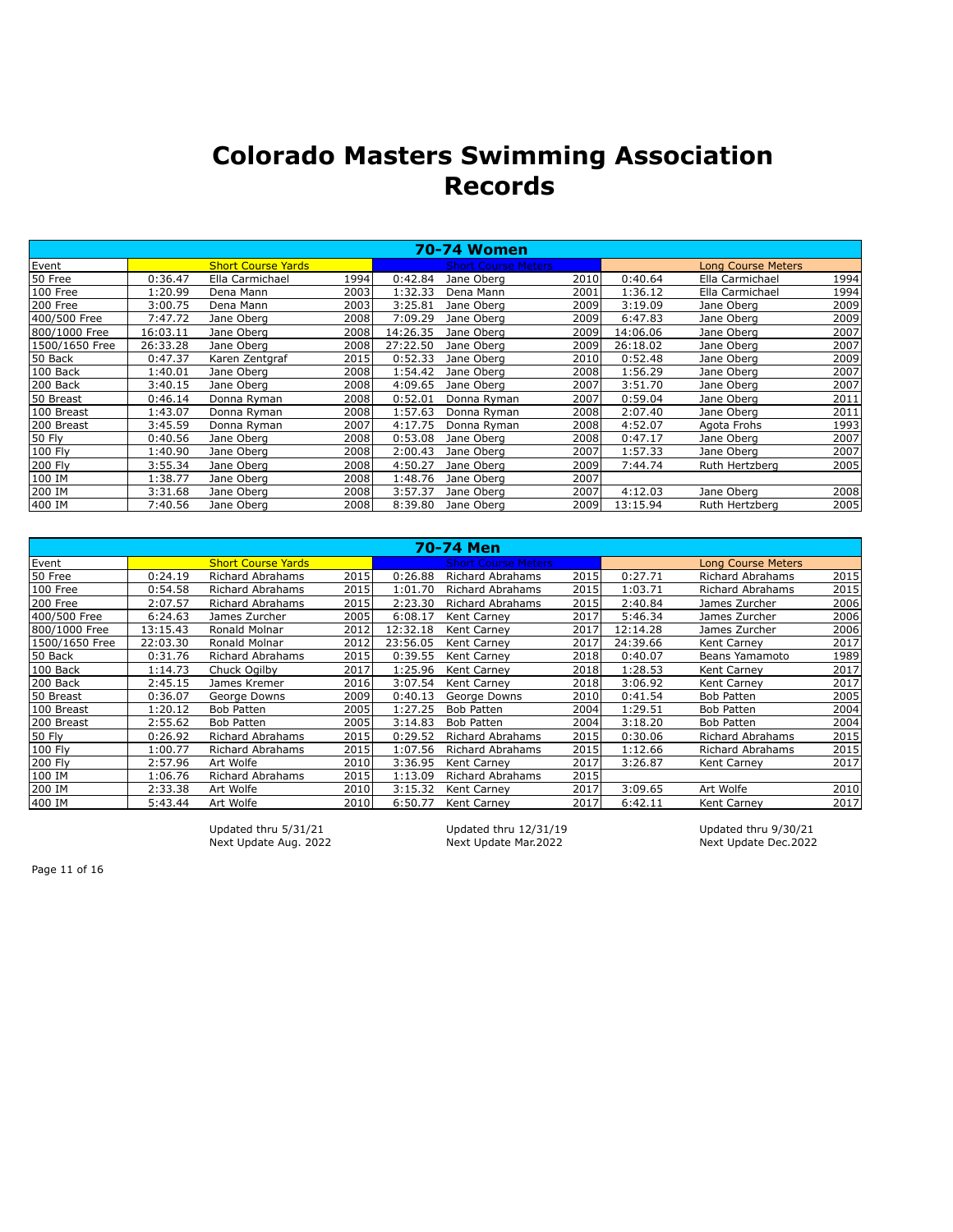|                |          |                           |      |          | <b>75-79 Women</b>         |      |          |                           |      |
|----------------|----------|---------------------------|------|----------|----------------------------|------|----------|---------------------------|------|
| Event          |          | <b>Short Course Yards</b> |      |          | <b>Short Course Meters</b> |      |          | <b>Long Course Meters</b> |      |
| 50 Free        | 0:40.45  | Janet Sachs               | 2014 | 0:48.50  | <b>Elsie Stevens</b>       | 1997 | 0:43.43  | Jane Oberg                | 2013 |
| 100 Free       | 1:27.89  | Louise Wise               | 2018 | 1:55.71  | <b>Elsie Stevens</b>       | 1997 | 1:42.83  | Jane Oberg                | 2012 |
| 200 Free       | 3:04.17  | Jane Oberg                | 2013 | 4:06.08  | <b>Elsie Stevens</b>       | 1997 | 3:32.52  | Jane Oberg                | 2012 |
| 400/500 Free   | 8:02.63  | Jane Oberg                | 2013 | 7:19.31  | Jane Oberg                 | 2012 | 7:14.36  | Jane Oberg                | 2012 |
| 800/1000 Free  | 16:33.37 | Jane Oberg                | 2013 | 19:44.41 | Agota Frohs                | 1997 | 14:52.28 | Jane Oberg                | 2012 |
| 1500/1650 Free | 27:29.94 | Jane Oberg                | 2013 |          |                            |      | 27:41.38 | Jane Oberg                | 2012 |
| 50 Back        | 0:48.59  | Janet Sachs               | 2013 | 0:53.49  | <b>Elsie Stevens</b>       | 1997 | 0:52.12  | Janet Sachs               | 2012 |
| 100 Back       | 1:47.06  | <b>Elsie Stevens</b>      | 1997 | 2:00.75  | <b>Elsie Stevens</b>       | 1997 | 2:00.86  | Elise Stevens             | 2000 |
| 200 Back       | 3:41.54  | Jane Oberg                | 2013 | 4:09.71  | Jane Oberg                 | 2012 | 4:13.69  | Jane Oberg                | 2012 |
| 50 Breast      | 0:50.29  | Elisabeth Poirot          | 2015 | 1:07.87  | Agota Frohs                | 1997 | 1:00.78  | Jane Oberg                | 2012 |
| 100 Breast     | 1:51.07  | Elisabeth Poirot          | 2015 | 2:21.71  | Agota Frohs                | 1996 | 2:05.44  | Jane Oberg                | 2012 |
| 200 Breast     | 3:56.19  | Elisabeth Poirot          | 2015 |          |                            |      | 5:06.67  | Agota Frohs               | 1995 |
| 50 Fly         | 0:47.05  | Jane Oberg                | 2013 | 1:07.54  | Katherine Kronwall         | 2011 | 0:52.28  | Jane Oberg                | 2012 |
| 100 Fly        | 1:55.16  | Jane Oberg                | 2015 | 2:55.61  | Katherine Kronwall         | 2011 | 2:08.92  | Jane Oberg                | 2012 |
| 200 Fly        | 7:42.53  | Ruth Hertzberg            | 2008 | 6:51.81  | Katherine Kronwall         | 2011 |          |                           |      |
| 100 IM         | 1:46.33  | Jane Oberg                | 2015 | 2:23.54  | Agota Frohs                | 1996 |          |                           |      |
| 200 IM         | 3:42.44  | Jane Oberg                | 2013 | 4:10.30  | Jane Oberg                 | 2012 | 4:17.23  | Jane Oberg                | 2012 |
| 400 IM         | 8:14.59  | Jane Oberg                | 2015 | 13:00.38 | Katherine Kronwall         | 2011 | 9:33.87  | Jane Oberg                | 2013 |

|                |          |                           |       |          | 75-79 Men                  |      |          |                           |      |
|----------------|----------|---------------------------|-------|----------|----------------------------|------|----------|---------------------------|------|
| Event          |          | <b>Short Course Yards</b> |       |          | <b>Short Course Meters</b> |      |          | <b>Long Course Meters</b> |      |
| 50 Free        | 0:30.25  | Chuck Ogilby              | 2019l | 0:32.03  | James Zurcher              | 2009 | 0:35.16  | Jack Truby                | 1999 |
| 100 Free       | 1:02.06  | Richard Abrahams          | 2021  | 1:11.74  | James Zurcher              | 2009 | 1:25.56  | Henry Zentgraf            | 2010 |
| 200 Free       | 2:35.43  | Chuck Ogilby              | 2020  | 3:21.48  | Wayne Clegern              | 2004 | 3:17.39  | Wayne Clegern             | 2004 |
| 400/500 Free   | 7:23.02  | <b>Bruce Murrav</b>       | 2012  | 7:12.57  | Wayne Clegern              | 2004 | 7:20.21  | Wayne Clegern             | 2004 |
| 800/1000 Free  | 17:40.09 | Wayne M Clegern           | 2005  | 15:24.96 | Wayne Clegern              | 2004 | 15:31.74 | Wayne Clegern             | 2004 |
| 1500/1650 Free | 27:39.16 | <b>Bill Spahn</b>         | 2018  | 28:04.29 | John Wrenn                 | 1995 | 29:38.33 | John Wrenn                | 1996 |
| 50 Back        | 0:33.71  | Chuck Ogilby              | 2018  | 0:43.56  | James Zurcher              | 2009 | 0:44.13  | Jack Truby                | 1999 |
| 100 Back       | 1:11.18  | Chuck Ogilby              | 2018  | 1:44.12  | Jack Trubv                 | 2000 | 1:45.93  | Jack Truby                | 1999 |
| 200 Back       | 2:37.00  | Chuck Ogilby              | 2018  | 3:41.10  | John Wrenn                 | 1995 | 3:50.90  | John Wrenn                | 1996 |
| 50 Breast      | 0:38.11  | George Downs              | 2015  | 0:42.21  | George Downs               | 2013 | 0:42.90  | George Downs              | 2014 |
| 100 Breast     | 1:31.58  | John Wrenn                | 1999  | 1:41.66  | <b>Bob Patten</b>          | 2009 | 1:37.73  | <b>Bob Patten</b>         | 2009 |
| 200 Breast     | 3:19.11  | <b>Bob Patten</b>         | 2010l | 3:38.43  | <b>Bob Patten</b>          | 2009 | 3:38.53  | <b>Bob Patten</b>         | 2009 |
| 50 Fly         | 0:30.09  | Richard Abrahams          | 2021  | 0:38.88  | James Zurcher              | 2009 | 0:51.07  | Artie Wolfe               | 2017 |
| 100 Fly        | 1:28.06  | John Myers                | 2006  | 2:02.52  | Robert McDermott           | 1999 |          |                           |      |
| 200 Fly        | 5:08.75  | Joe Martin                | 2008  |          |                            |      |          |                           |      |
| 100 IM         | 1:15.22  | Chuck Ogilby              | 2018  | 1:24.76  | James Zurcher              | 2009 |          |                           |      |
| 200 IM         | 3:15.46  | Artie Wolfe               | 2018  | 3:10.46  | James Zurcher              | 2009 | 3:58.47  | John Wrenn                | 1997 |
| 400 IM         | 6:52.82  | Artie Wolfe               | 2018  | 8:08.11  | John Wrenn                 | 1995 |          |                           |      |

Updated thru 5/31/21 Updated thru 12/31/19 Updated thru 9/30/21<br>Next Update Aug. 2022 Next Update Mar.2022 Next Update Dec.2022 Next Update Aug. 2022

Page 12 of 16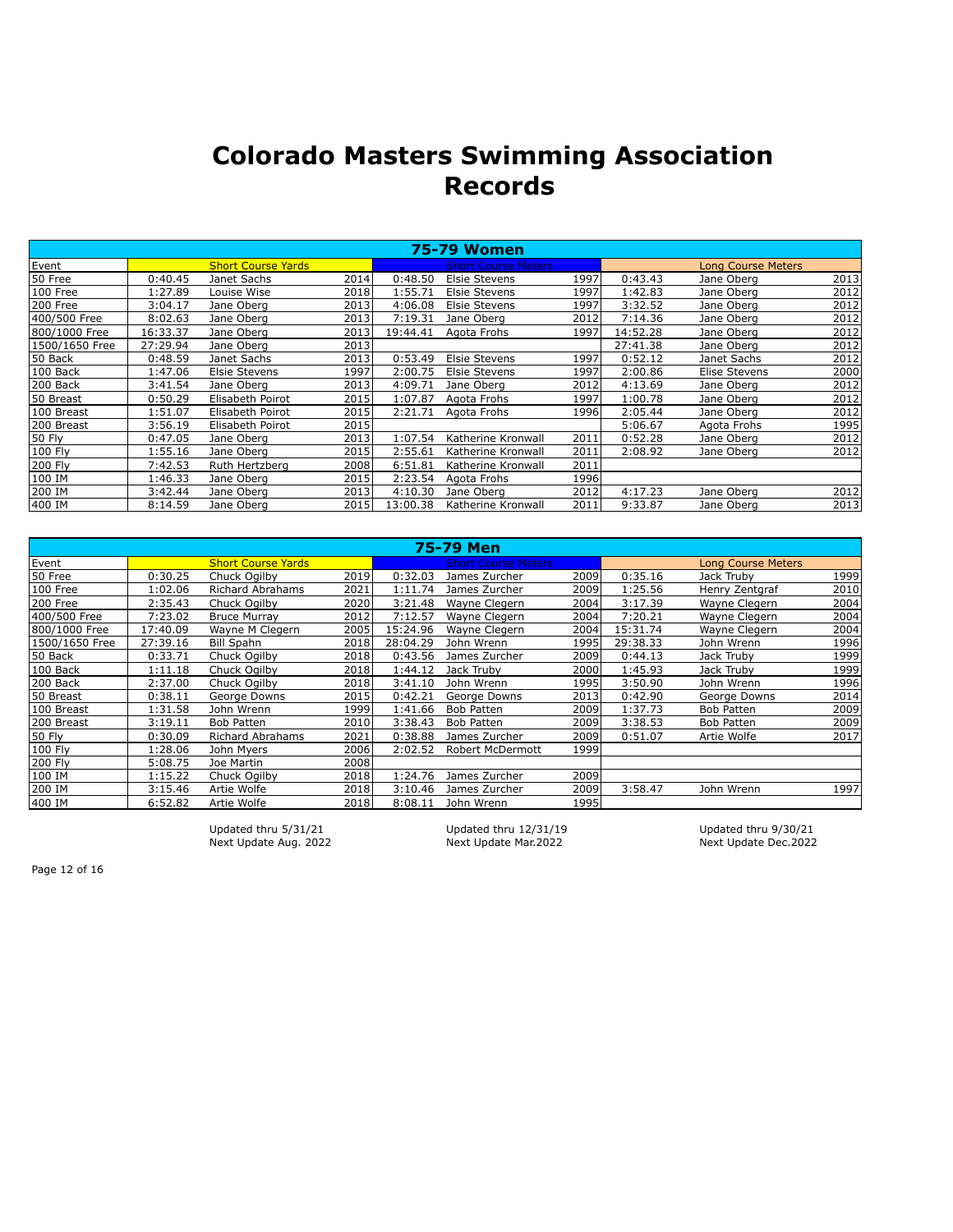|                |          |                           |      |          | <b>80-84 Women</b>          |       |          |                           |      |
|----------------|----------|---------------------------|------|----------|-----------------------------|-------|----------|---------------------------|------|
| Event          |          | <b>Short Course Yards</b> |      |          | <b>Short Course Meters</b>  |       |          | <b>Long Course Meters</b> |      |
| 50 Free        | 0:42.39  | Jane Oberg                | 2018 | :51.56   | Jane Oberg                  | 2018  | 1:11.81  | Sally Ryckman             | 1992 |
| 100 Free       | 1:36.48  | Jane Oberg                | 2018 | 1:50.92  | Jane Oberg                  | 2018  | 2:29.67  | Lois Ellert               | 1995 |
| 200 Free       | 3:27.09  | Jane Oberg                | 2018 | 3:59.87  | Jane Oberg                  | 2018l | 5:32.32  | Lois Ellert               | 1995 |
| 400/500 Free   | 8:57.62  | Jane Oberg                | 2018 | 8:17.86  | Jane Oberg                  | 2018  | 10:15.59 | Agota Frohs               | 2000 |
| 800/1000 Free  | 20:02.54 | Jane Oberg                | 2018 | 17:17.58 | Jane Oberg                  | 2018  |          |                           |      |
| 1500/1650 Free | 33:15.05 | Jane Oberg                | 2018 | 30:55.35 | Jane Oberg                  | 2017  |          |                           |      |
| 50 Back        | 0:51.78  | Jane Oberg                | 2018 | 1:02.86  | Jane Oberg                  | 2018  | 1:19.10  | Lois Ellert               | 1995 |
| 100 Back       | 1:50.60  | Jane Oberg                | 2018 | 2:16.01  | Jane Oberg                  | 2018  | 2:47.45  | Agota Frohs               | 2000 |
| 200 Back       | 3:55.98  | Jane Oberg                | 2018 | 4:34.13  | Jane Oberg                  | 2017  | 5:46.45  | Lois Ellert               | 1995 |
| 50 Breast      | :55.42   | Jane Oberg                | 2018 | 1:49.73  | Sally Ryckman               | 1993  | 1:42.29  | Sally Ryckman             | 1994 |
| 100 Breast     | 1:58.94  | Jane Oberg                | 2018 |          |                             |       | 2:47.32  | Agota Frohs               | 2000 |
| 200 Breast     | 4:28.65  | Jane Oberg                | 2018 |          |                             |       | 6:00.99  | Agota Frohs               | 2000 |
| <b>50 Fly</b>  | :51.18   | Jane Oberg                | 2018 | 1:04.32  | Jane Oberg                  | 2018  | 1:28.24  | Agota Frohs               | 2000 |
| 100 Fly        | 2:00.50  | Jane Oberg                | 2018 | 4:39.41  | Katherine Kronwall          | 2017  |          |                           |      |
| 200 Fly        |          |                           |      | 11:01.54 | Katherine Kronwall          | 2016  |          |                           |      |
| 100 IM         | 1:49.98  | Jane Oberg                | 2018 | 2:07.53  | Jane Oberg                  | 2017  |          |                           |      |
| 200 IM         | 4:00.03  | Jane Oberg                | 2018 | 6:57.33  | Katherine Kronwall          | 2016  | 5:54.67  | Agota Frohs               | 2000 |
| 400 IM         | 9:14.83  | Jane Oberg                | 2018 |          | 16:45.40 Katherine Kronwall | 2017  |          |                           |      |

| 80-84 Men      |          |                           |      |          |                            |      |          |                           |      |
|----------------|----------|---------------------------|------|----------|----------------------------|------|----------|---------------------------|------|
| <b>Event</b>   |          | <b>Short Course Yards</b> |      |          | <b>Short Course Meters</b> |      |          | <b>Long Course Meters</b> |      |
| 50 Free        | 0:34.06  | Jack Truby                | 2005 | 0:39.20  | Jack Truby                 | 2004 | 0:39.40  | Jack Truby                | 2004 |
| 100 Free       | 1:21.31  | Stephen Hadley            | 2012 | 1:35.06  | Jack Truby                 | 2005 | 1:38.24  | Jack Truby                | 2004 |
| 200 Free       | 3:07.63  | Stephen Hadlev            | 2012 | 3:42.95  | Jack Truby                 | 2005 | 3:41.17  | Jack Truby                | 2006 |
| 400/500 Free   | 8:18.95  | Stephen Hadley            | 2012 | 8:02.88  | Jack Truby                 | 2005 | 8:23.15  | Wayne Clegem              | 2009 |
| 800/1000 Free  | 17:23.71 | Stephen Hadlev            | 2012 | 17:09.61 | Jack Truby                 | 2004 | 17:50.08 | Wayne Clegem              | 2009 |
| 1500/1650 Free | 37:17.05 | John Wrenn                | 2004 |          |                            |      | 33:30.01 | Wayne Clegem              | 2009 |
| 50 Back        | 0:37.74  | Stephen Hadley            | 2012 | 0:48.06  | Jack Truby                 | 2004 | 0:49.26  | Jack Truby                | 2006 |
| 100 Back       | 1:29.01  | Stephen Hadley            | 2012 | 1:48.83  | Jack Truby                 | 2004 | 1:54.19  | Jack Truby                | 2006 |
| 200 Back       | 3:19.41  | Stephen Hadley            | 2012 | 4:00.80  | Jack Truby                 | 2004 | 4:13.95  | Jack Truby                | 2004 |
|                |          |                           |      |          |                            |      |          | John Whittier             | 1995 |
| 50 Breast      | 0:41.18  | Frederick Hoppe           | 2008 | 0:44.32  | <b>Bob Patten</b>          | 2016 | 1:11.00  | Mark Plummer              | 2017 |
| 100 Breast     | 1:34.76  | Frederick Hoppe           | 2008 | 1:49.30  | Frederick Hoppe            | 2007 | 2:47.20  | Mark Plummer              | 2017 |
| 200 Breast     | 3:40.78  | Frederick Hoppe           | 2008 | 4:07.10  | <b>Bob Patten</b>          | 2014 |          |                           |      |
| <b>50 Fly</b>  | 0:44.63  | Frederick Hoppe           | 2008 | 1:03.96  | Mark Plummer               | 2016 | 1:36.69  | Mark Plummer              | 2017 |
| 100 Fly        | 2:53.10  | Joe Martin                | 2013 | 5:16.05  | Robert McDermott           | 2002 |          |                           |      |
| 200 Fly        |          |                           |      |          |                            |      |          |                           |      |
| 100 IM         | 1:41.05  | Hugh Richards             | 2003 | 2:08.15  | Mark Plummer               | 2016 |          |                           |      |
| 200 IM         | 4:16.52  | John Wrenn                | 2001 | 3:22.22  | James Zurcher              | 2014 | 4:55.23  | John Wrenn                | 2000 |
| 400 IM         | 10:09.49 | John Wrenn                | 2003 |          |                            |      |          |                           |      |

Updated thru 5/31/21 Updated thru 12/31/19 Updated thru 9/30/21 Next Update Aug. 2022 Next Update Mar.2022 Next Update Dec.2022

Page 13 of 16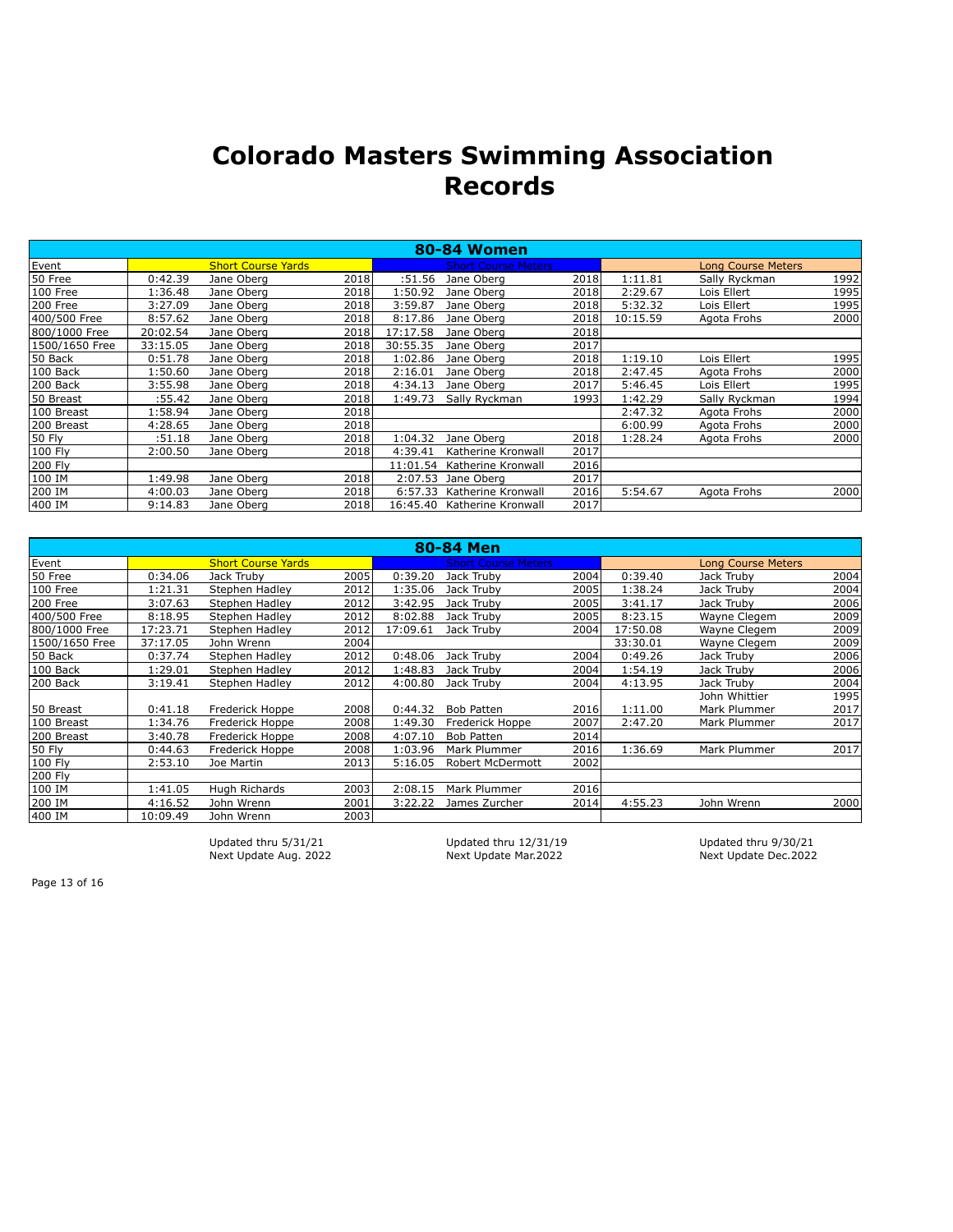|                |         |                           |      | <b>85-89 Women</b>         |         |                           |      |
|----------------|---------|---------------------------|------|----------------------------|---------|---------------------------|------|
| Event          |         | <b>Short Course Yards</b> |      | <b>Short Course Meters</b> |         | <b>Long Course Meters</b> |      |
| 50 Free        | 0:51.29 | <b>Betty Kendall</b>      | 2007 |                            | 1:36.26 | Sally Ryckman             | 1997 |
| 100 Free       | 1:54.58 | <b>Betty Kendall</b>      | 2007 |                            | 3:21.34 | Sally Ryckman             | 1997 |
| 200 Free       |         |                           |      |                            | 7:13.54 | Sally Ryckman             | 1997 |
| 400/500 Free   |         |                           |      |                            |         |                           |      |
| 800/1000 Free  |         |                           |      |                            |         |                           |      |
| 1500/1650 Free |         |                           |      |                            |         |                           |      |
| 50 Back        | 1:31.50 | Sally Ryckman             | 1997 |                            | 1:46.12 | Sally Ryckman             | 1997 |
| 100 Back       | 3:27.27 | Sally Ryckman             | 1998 |                            | 3:53.88 | Sally Ryckman             | 1997 |
| 200 Back       |         |                           |      |                            |         |                           |      |
| 50 Breast      | 1:32.92 | <b>Betty Kendall</b>      | 2009 |                            |         |                           |      |
| 100 Breast     |         |                           |      |                            |         |                           |      |
| 200 Breast     |         |                           |      |                            |         |                           |      |
| 50 Fly         |         |                           |      |                            |         |                           |      |
| 100 Fly        |         |                           |      |                            |         |                           |      |
| 200 Fly        |         |                           |      |                            |         |                           |      |
| 100 IM         | 2:48.94 | <b>Betty Kendall</b>      | 2009 |                            |         |                           |      |
| 200 IM         |         |                           |      |                            |         |                           |      |
| 400 IM         |         |                           |      |                            |         |                           |      |

| 85-89 Men      |          |                           |       |         |                            |      |                           |
|----------------|----------|---------------------------|-------|---------|----------------------------|------|---------------------------|
| Event          |          | <b>Short Course Yards</b> |       |         | <b>Short Course Meters</b> |      | <b>Long Course Meters</b> |
| 50 Free        | 0:39.79  | Beans Yamamoto            | 2002  | 1:32.35 | Asher Patten               | 1991 |                           |
| 100 Free       | 1:39.29  | Beans Yamamoto            | 2002  |         |                            |      |                           |
| 200 Free       | 4:05.78  | Richard Wood              | 2008  |         |                            |      |                           |
| 400/500 Free   | 11:33.58 | John Wrenn                | 2007  |         |                            |      |                           |
| 800/1000 Free  | 24:45.82 | John Wrenn                | 2007  |         |                            |      |                           |
| 1500/1650 Free |          |                           |       |         |                            |      |                           |
| 50 Back        | 0:45.92  | Beans Yamamoto            | 2002  |         |                            |      |                           |
| 100 Back       | 1:47.33  | Beans Yamamoto            | 2003  |         |                            |      |                           |
| 200 Back       | 5:12.27  | James Hart                | 2014  |         |                            |      |                           |
| 50 Breast      | 1:08.63  | John Wrenn                | 2006  |         |                            |      |                           |
| 100 Breast     | 2:28.71  | John Wrenn                | 2006  |         |                            |      |                           |
| 200 Breast     | 6:29.42  | John Wrenn                | 2007  |         |                            |      |                           |
| 50 Fly         |          |                           |       |         |                            |      |                           |
| 100 Fly        |          |                           |       |         |                            |      |                           |
| 200 Fly        |          |                           |       |         |                            |      |                           |
| 100 IM         | 2:33.13  | John Wrenn                | 2007  |         |                            |      |                           |
| 200 IM         | 4:59.74  | John Wrenn                | 2006l |         |                            |      |                           |
| 400 IM         |          |                           |       |         |                            |      |                           |

Next Update Aug. 2022

Updated thru 5/31/21 Updated thru 12/31/19 Updated thru 9/30/21

Page 14 of 16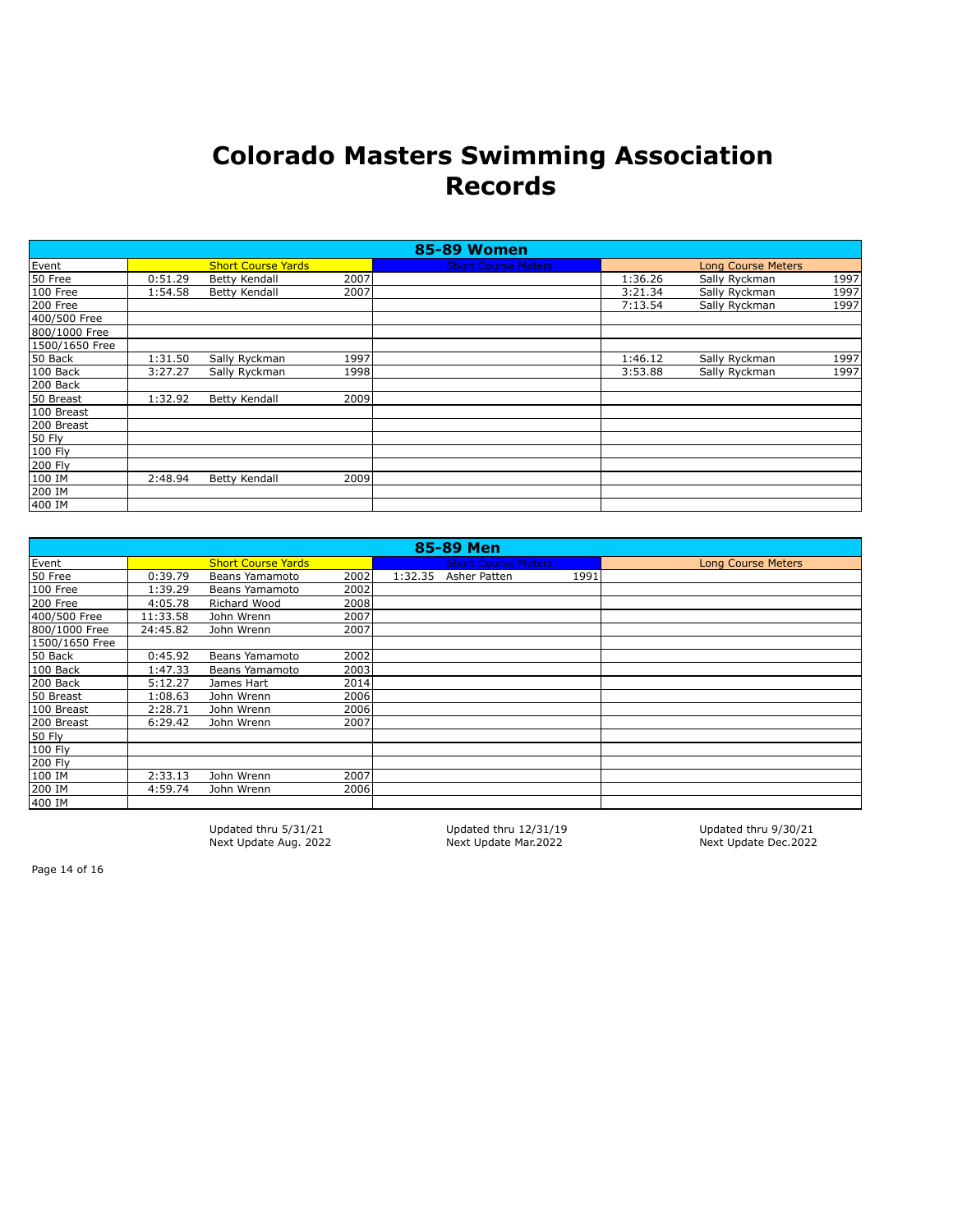| 90-94 Women    |         |                           |      |                            |                           |  |  |
|----------------|---------|---------------------------|------|----------------------------|---------------------------|--|--|
| Event          |         | <b>Short Course Yards</b> |      | <b>Short Course Meters</b> | <b>Long Course Meters</b> |  |  |
| 50 Free        |         |                           |      |                            |                           |  |  |
| 100 Free       |         |                           |      |                            |                           |  |  |
| 200 Free       |         |                           |      |                            |                           |  |  |
| 400/500 Free   |         |                           |      |                            |                           |  |  |
| 800/1000 Free  |         |                           |      |                            |                           |  |  |
| 1500/1650 Free |         |                           |      |                            |                           |  |  |
| 50 Back        | 1:42.23 | Lois Ellert               | 2006 |                            |                           |  |  |
| 100 Back       |         |                           |      |                            |                           |  |  |
| 200 Back       |         |                           |      |                            |                           |  |  |
| 50 Breast      |         |                           |      |                            |                           |  |  |
| 100 Breast     |         |                           |      |                            |                           |  |  |
| 200 Breast     |         |                           |      |                            |                           |  |  |
| $50$ Fly       |         |                           |      |                            |                           |  |  |
| 100 Fly        |         |                           |      |                            |                           |  |  |
| 200 Fly        |         |                           |      |                            |                           |  |  |
| 100 IM         |         |                           |      |                            |                           |  |  |
| 200 IM         |         |                           |      |                            |                           |  |  |
| 400 IM         |         |                           |      |                            |                           |  |  |

| 90-94 Men      |         |                           |      |                            |                           |  |  |
|----------------|---------|---------------------------|------|----------------------------|---------------------------|--|--|
| Event          |         | <b>Short Course Yards</b> |      | <b>Short Course Meters</b> | <b>Long Course Meters</b> |  |  |
| 50 Free        | 1:05.92 | John Wrenn                | 2011 |                            |                           |  |  |
| 100 Free       | 2:06.36 | John Wrenn                | 2011 |                            |                           |  |  |
| 200 Free       |         |                           |      |                            |                           |  |  |
| 400/500 Free   |         |                           |      |                            |                           |  |  |
| 800/1000 Free  |         |                           |      |                            |                           |  |  |
| 1500/1650 Free |         |                           |      |                            |                           |  |  |
| 50 Back        | 1:20.44 | John Wrenn                | 2011 |                            |                           |  |  |
| 100 Back       | 2:42.13 | John Wrenn                | 2011 |                            |                           |  |  |
| 200 Back       |         |                           |      |                            |                           |  |  |
| 50 Breast      |         |                           |      |                            |                           |  |  |
| 100 Breast     |         |                           |      |                            |                           |  |  |
| 200 Breast     |         |                           |      |                            |                           |  |  |
| 50 Fly         |         |                           |      |                            |                           |  |  |
| 100 Fly        |         |                           |      |                            |                           |  |  |
| 200 Fly        |         |                           |      |                            |                           |  |  |
| 100 IM         |         |                           |      |                            |                           |  |  |
| 200 IM         |         |                           |      |                            |                           |  |  |
| 400 IM         |         |                           |      |                            |                           |  |  |

Updated thru 5/31/21 Updated thru 12/31/19 Updated thru 9/30/21 Next Update Aug. 2022

Page 15 of 16